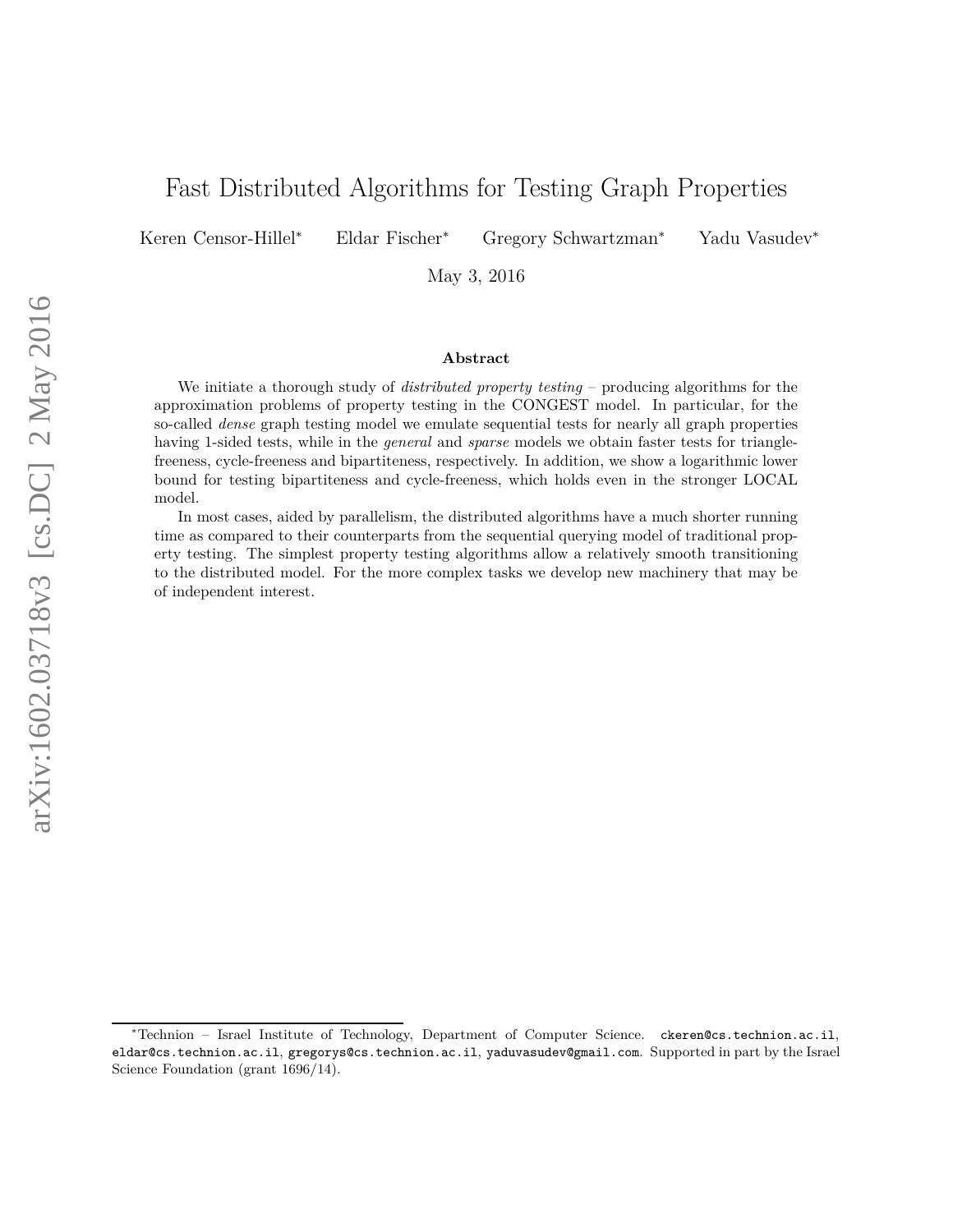# **1 Introduction**

The performance of many distributed algorithms naturally depends on properties of the underlying network graph. Therefore, an inherent goal is to check whether the graph, or some given subgraph, has certain properties. However, in some cases this is known to be hard, such as in the CONGEST model [31]. In this model, computation proceeds in synchronous rounds, in each of which every vertex can send an  $O(\log n)$ -bit message to each of its neighbors. Lower bounds for the number of rounds of type  $\tilde{\Omega}(\sqrt{n} + D)$  are known for *verifying* many global graph properties, where *n* is the number of vertices in the network and  $D$  is its diameter (see, e.g. Das-Sarma et al.  $[36]$ <sup>1</sup>.

To overcome such difficulties, we adopt the relaxation used in graph property testing, as first defined in [18, 20], to the distributed setting. That is, rather than aiming for an exact answer to the question of whether the graph *G* satisfies a certain property *P*, we settle for distinguishing the case of satisfying *P* from the case of being  $\epsilon$ -far from it, for an appropriate measure of being far.

Apart from its theoretical interest, this relaxation is motivated by the common scenario of having distributed algorithms for some tasks that perform better given a certain property of the network topology, or given that the graph *almost* satisfies that property. For example, Hirvonen et al. [24] show an algorithm for finding a large cut in triangle-free graphs (with additional constraints), and for finding an  $(1 - \epsilon)$ -approximation if at most an  $\epsilon$  fraction of all edges are part of a triangle. Similarly, Pettie and Su [32] provide fast algorithms for coloring triangle-free graphs.

We construct fast distributed algorithms for testing various graph properties. An important byproduct of this study is a toolbox that we believe will be useful in other settings as well.

### **1.1 Our contributions**

We provide a rigorous study of property testing methods in the realm of distributed computing under the CONGEST model. We construct 1*-sided error distributed*  $\epsilon$ -tests, in which if the graph satisfies the property then all vertices output accept, and if it is  $\epsilon$ -far from satisfying the property then at least one vertex outputs reject with probability at least 2*/*3. Using the standard amplification method of invoking such a test  $O(\log n)$  times and having a vertex output reject if there is at least one invocation in which it should output reject, gives rejection with higher probability at the price of a multiplicative  $O(\log n)$  factor for the number of rounds.

The definition of a graph being  $\epsilon$ -far from satisfying a property is roughly one of the following (see Section 2 for precise definitions): (1) Changing any  $\epsilon n^2$  entries in the adjacency matrix does not give a graph that satisfies the property (dense model), or (2) changing any  $\epsilon \cdot \max\{n, m\}$  entries in the adjacency matrix does not give a graph that satisfies the property, where *m* is the number of edges (general model). A particular case here is when the degrees are bounded by some constant *d*, and any resulting graph must comply with this restriction as well (sparse model).

In a *sequential*  $\epsilon$ -test, access to the input is provided by queries, whose type depends on the model. In the dense model these are asking whether two vertices  $v, u$  are neighbors, and in the general and sparse models these can be either asking what the degree of a vertex *v* is, or asking what the *i*-th neighbor of *v* is (the ordering of neighbors is arbitrary). While a sequential  $\epsilon$ -test can touch only a small handful of vertices with its queries, in a distributed test the lack of ability to communicate over large distances is offset by having all *n* vertices operating in parallel.

Our first contribution is a general scheme for a near-complete emulation in the distributed

<sup>&</sup>lt;sup>1</sup>Here  $\tilde{\Omega}$  hides factors that are polylogarithmic in *n*.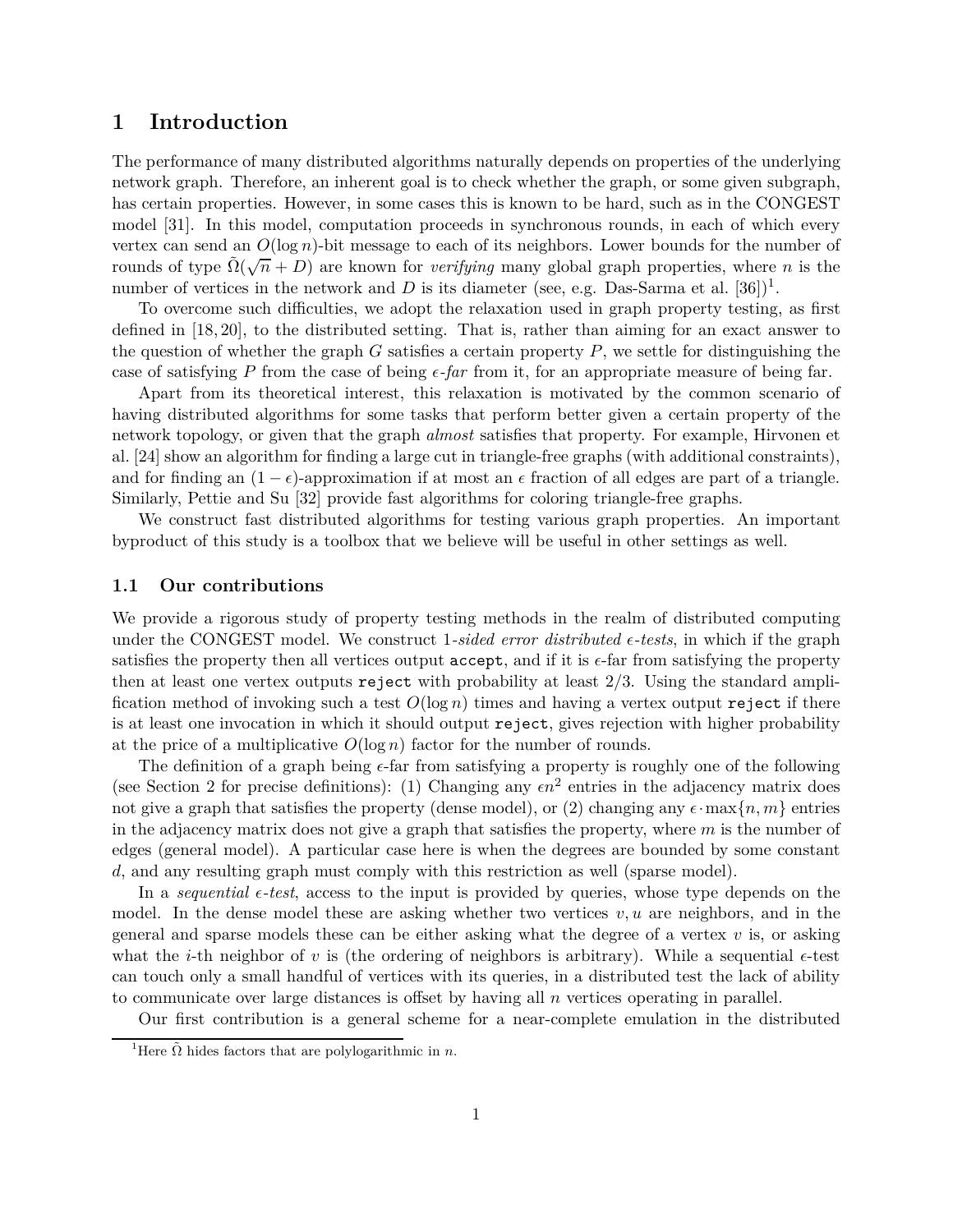context of  $\epsilon$ -tests originating from the dense graph model (Section 3). This makes use of the fact that in the dense model all (sequential) testing algorithms can be made *non-adaptive*, which roughly means that queries do not depend on responses to previous queries (see Section 2 for definition). In fact, such tests can be made to have a very simple structure, allowing the vertices in the distributed model to "band together" for an emulation of the test. There is only one additional technical condition (which we define below), since in the distributed model we cannot handle properties whose counter-examples can be "split" to disjoint graphs. For example, the distributed model cannot hope to handle the property of the graph having no disjoint union of two triangles, a property for which there exists a test in the dense model.

**Theorem 3.4** *Any*  $\epsilon$ -test in the dense graph model for a non-disjointed property that makes q *queries can be converted to a distributed*  $\epsilon$ -test that takes  $O(q^2)$  communication rounds.

We next move away from the dense graph model to the sparse and general models, that are sometimes considered to be more realistic. In the general model, there exists no test for the property of containing no triangle that makes a number of queries independent of the number of graph vertices [2]. Here the distributed model can do better, because the reason for this deficiency is addressed by having all vertices operate concurrently. In Section 4 we adapt the interim lemmas used in the best testing algorithm constructed in [2], and construct a distributed algorithm whose number of rounds is independent of *n*.

**Theorem 4.1** *Algorithm 2 is a distributed*  $\epsilon$ -test in the general graph model for the property of *containing no triangles, that requires*  $O(\epsilon^{-2})$  *rounds.* 

The sparse and general models inherently require *adaptive* property testing algorithms, since there is no other way to trace a path from a given vertex forward, or follow its neighborhood. Testing triangle freeness sequentially uses adaptivity only to a small degree. However, other problems in the sparse and general models, such as the one we explore next, have a high degree of adaptivity built into their sequential algorithms, and we need to take special care for emulating it in the distributed setting.

In the sparse model (degrees bounded by a constant *d*), we adapt ideas from the bipartiteness testing algorithm of [19], in which we search for odd-length cycles. Here again the performance of a distributed algorithm surpasses that of the test (a number of rounds polylogarithmic in *n* vs. a number of queries which is  $\Omega(\sqrt{n})$  – a lower bound that is given in [20]). The following is proved in Section 5.

**Theorem 5.2** *Algorithm 4 is a distributed*  $\epsilon$ -test in the bounded degree graph model for the prop*erty of being bipartite, that requires*  $O(\text{poly}(\epsilon^{-1}\log(n\epsilon^{-1})))$  *rounds.* 

In the course of proving Theorem 5.2 we develop a method that we consider to be of independent interest<sup>2</sup>. The algorithm works by performing 2n random walks concurrently (two starting from each vertex). The parallel execution of random walks despite the congestion restriction is achieved by making sure that the walks have a uniform stationary distribution, and then showing that congestion is "close to average", which for the uniform stationary distribution is constant.

In Section 6 we show a fast test for cycle-freeness. This makes use of a combinatorial lemma that we prove, about cycles that remain in the graph after removing edges independently with probability  $\epsilon/2$ . The following summarizes our result for testing cycle-freeness.

<sup>&</sup>lt;sup>2</sup>This technique was recently independently and concurrently devised in [17] for a different use.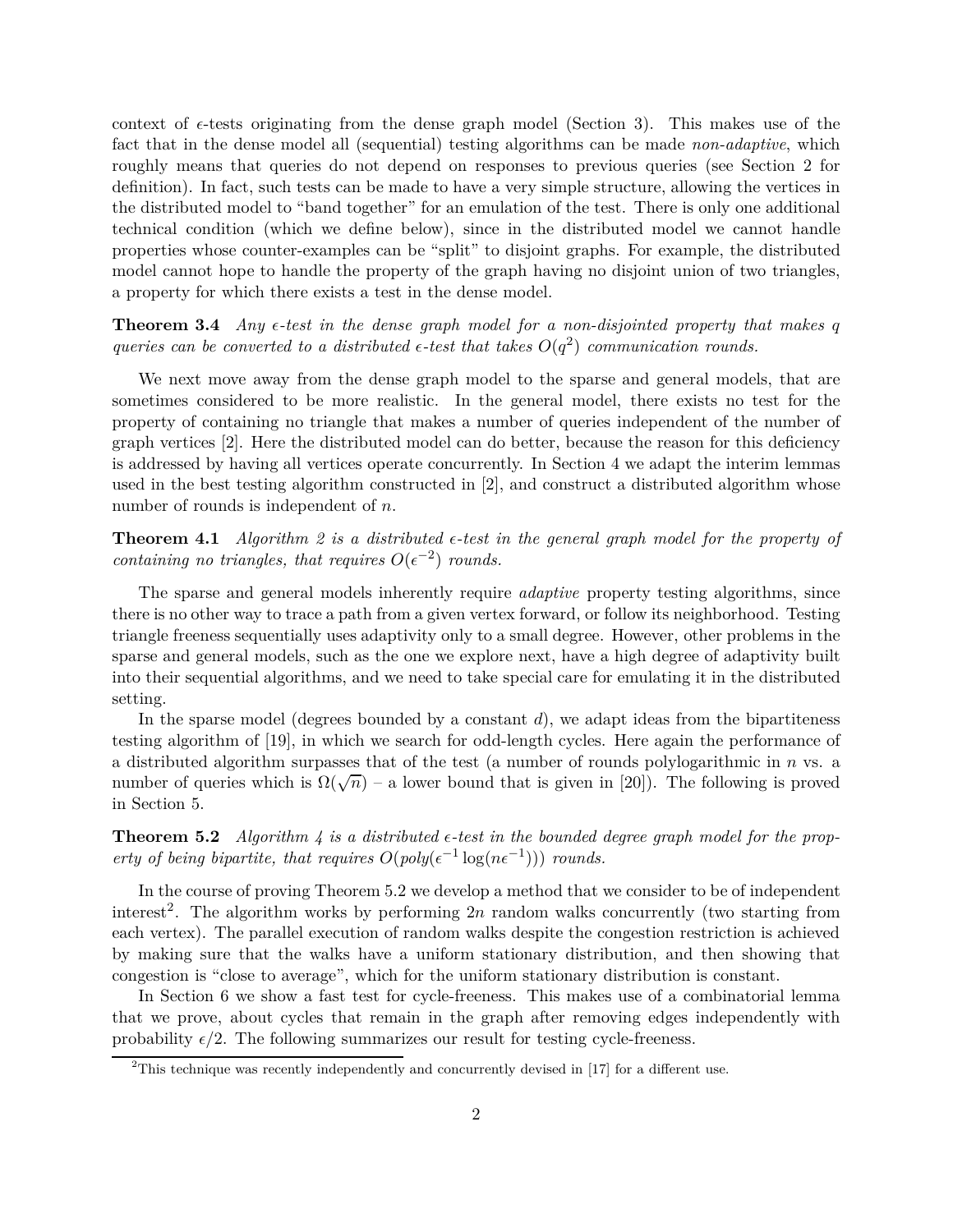**Theorem 6.3** *Algorithm 6 is a distributed*  $\epsilon$ -test in the general graph model for the property of *being cycle-free, that requires*  $O(\log n/\epsilon)$  *rounds.* 

We also prove lower bounds for testing bipartiteness and cycle-freeness (matching the upper bound for the latter). Roughly speaking, these are obtained by using the probabilistic method with alterations to construct graphs which are far from being bipartite or cycle-free, but all of their cycles are of length that is at least logarithmic. This technique bears some similarity to the classic result by Erdös [13], which showed the existence of graphs with large girth and large chromatic number. The following are given in Section 7.

**Theorem 7.1** *Any distributed* 1/100*-test for the property of being bipartite requires*  $\Omega(\log n)$ *rounds of communication.*

**Theorem 7.3** *Any distributed* 1/100*-test for the property of being cycle-free requires*  $\Omega(\log n)$ *rounds of communication.*

**Roadmap:** The paper is organized as follows. The remainder of this section consists of related work and historical background on property testing. Section 2 contains formal definitions and some mathematical tools. The emulation of sequential tests for the dense model is given in Section 3. In Section 4 we give our distributed test for triangle-freeness. In Section 5 we provide a distributed test for bipartiteness, along with our new method of executing many random walks, and in Section 6 we give our test for cycle-freeness. Section 7 gives our logarithmic lower bounds for testing bipartiteness and cycle-freeness. We conclude with a short discussion in Section 8.

### **1.2 Related work**

The only previous work that directly relates to our distributed setting is due to Brakerski and Patt-Shamir [8]. They show a *tolerant* property testing algorithm for finding large (linear in size) *near-cliques* in the graph. An *ǫ*-near clique is a set of vertices for which all but an *ǫ*-fraction of the pairs of vertices have an edge between them. The algorithm is tolerant, in the sense that it finds a linear near-clique if there exists a linear  $\epsilon^3$ -near clique. That is, the testing algorithm considers two thresholds of being close to having the property (in this case – containing a linear size clique). We are unaware of any other work on property testing in this distributed setting.

Testing in a different distributed setting was considered in Arfaoui et al. [5]. They study testing for cycle-freeness, in a setting where each vertex may collect information of its entire neighborhood up to some distance, and send a short string of bits to a central authority who then has to decide whether the graph is cycle-free or not.

Related to having information being sent to, or received by, a central authority, is the concept of proof-labelling schemes, introduced by Korman et al. [27] (for extensions see, e.g., Baruch et al. [6]). In this setting, each vertex is given some external label, and by exchanging labels the vertices need to decide whether a given property of the graph holds. This is different from our setting in which no information other than vertex IDs is available. Another setting that is related to proof-labelling schemes, but differs from our model, is the prover-verifier model of Foerster et al. [15].

Sequential property testing has the goal of computing without processing the entire input. The wider family of *local computation algorithms* (LCA) is known to have connections with distributed computing, as shown by Parnas and Ron [30] and later used by others. A recent study by Göös et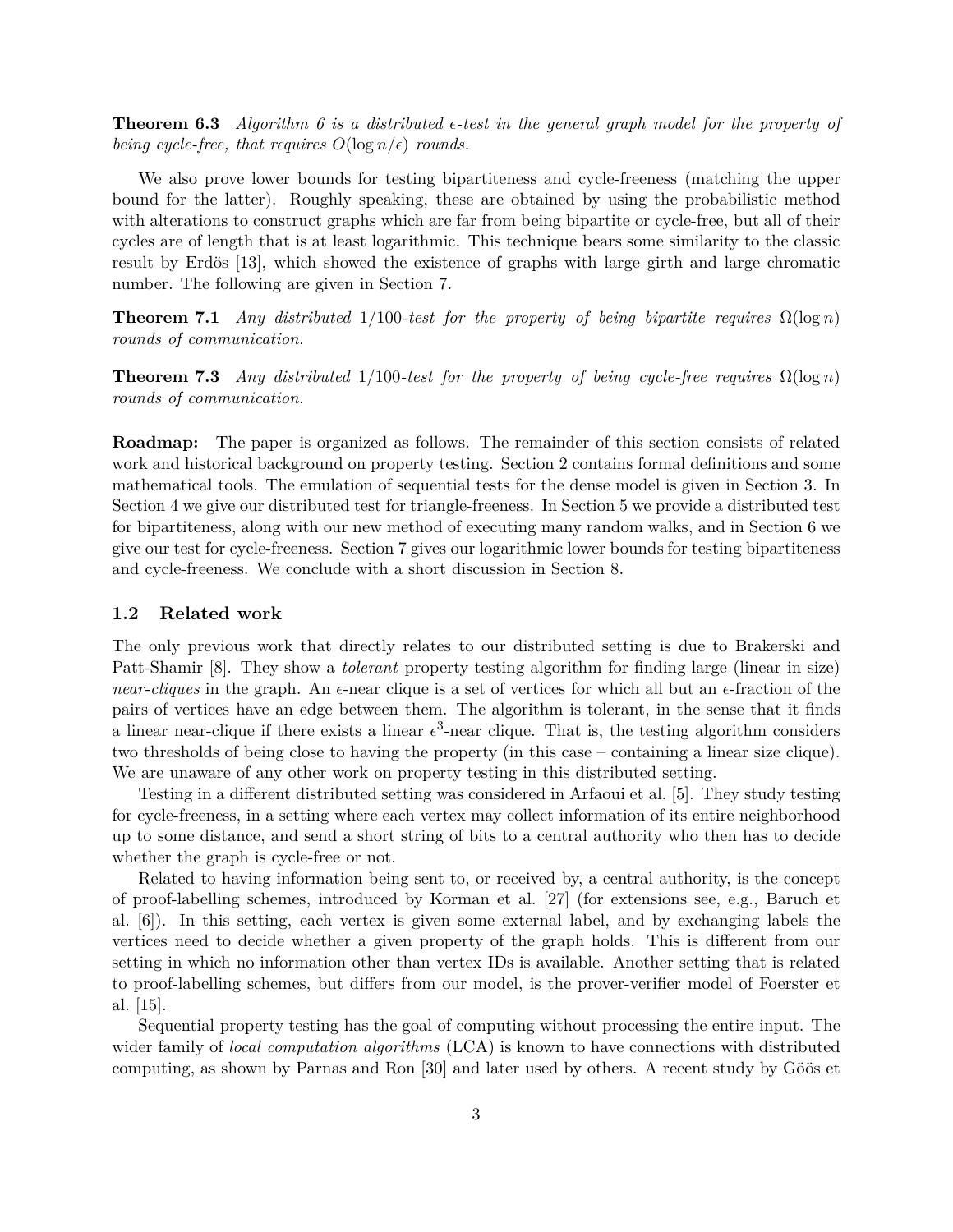al. [23] proves that under some conditions, the fact that a centralized algorithm can query distant vertices does not help with speeding up computation. However, they consider the LOCAL model, and their results apply to certain properties that are not influenced by distances.

Finding induced subgraphs is a crucial task and has been studied in several different distributed models (see, e.g., [9, 11, 12, 26]). Notice that for *finding* subgraphs, having *many* instances of the desired subgraph can help speedup the computation, as in [11]. This is in contrast to algorithms that perform faster if there are *no* or only *few* instances, as explained above, which is why we test for, e.g., the property of being *triangle-free*, rather for the property of *containing* triangles. (Notice that these are not the same, and in fact every graph with  $3/\epsilon$  or more vertices is  $\epsilon$ -close to having a triangle.)

Parallelizing many random walks was addressed in [1], where the question of graph covering via random walks is discussed. It is shown there that for certain families of graphs there is a substantial speedup in the time it takes for *k* walks starting from the same vertex to cover the graph, as compared to a single walk. No edge congestion constraints are taken into account. In [37], it is shown how to perform, under congestion, a single random walk of length *L* in  $\tilde{O}(\sqrt{LD})$ rounds, and *k* random walks in  $\tilde{O}(\sqrt{kLD} + k)$  rounds, where *D* is the diameter of the graph. Our method has no dependence on the diameter, allowing us to perform a multitude of *short walks* much faster.

#### **1.3 Historical overview**

The first papers to consider the question of property testing were [7] and [35]. The original motivations for defining property testing were its connection to some Computerized Learning models, and the ability to leverage some properties to construct Probabilistically Checkable Proofs (PCPs – this is related to property testing through the areas of Locally Testable Codes and Locally Decodable Codes, LTCs and LDCs). Other motivations since then have entered the fray, and foremost among them are sublinear-time algorithms, and other big-data considerations. Since virtually no property can be decidable without reading the entire input, property testing introduces a notion of the allowable approximation to the original problem. In general, the algorithm has to distinguish inputs satisfying the property, from inputs that are  $\epsilon$ -far from it. For more information on the general scheme of "classical" property testing, consult the surveys [14, 21, 33].

The older of the graph testing models discussed here is the dense model, as defined in the seminal work of Goldreich, Goldwasser and Ron [18]. The dense graph model has historically kickstarted combinatorial property testing in earnest, but it has some shortcomings. Its main one is the distance function, which makes sense only if we consider graphs having many edges (hence the name "dense model") – any graph with  $o(n^2)$  edges is indistinguishable in this model from an empty graph.

The stricter and at times more plausible distance function is one which is relative to the actual number of edges, rather than the maximum  $\binom{n}{2}$ . The general model was defined in [2], while the sparse model was defined already in [20]. The main difference between the sparse and the general graph models is that in the former there is also a guaranteed upper bound *d* on the degrees of the vertices, which is given to the algorithm in advance (the query complexity may then depend on *d*, either explicitly, or more commonly implicitly by considering *d* to be a constant).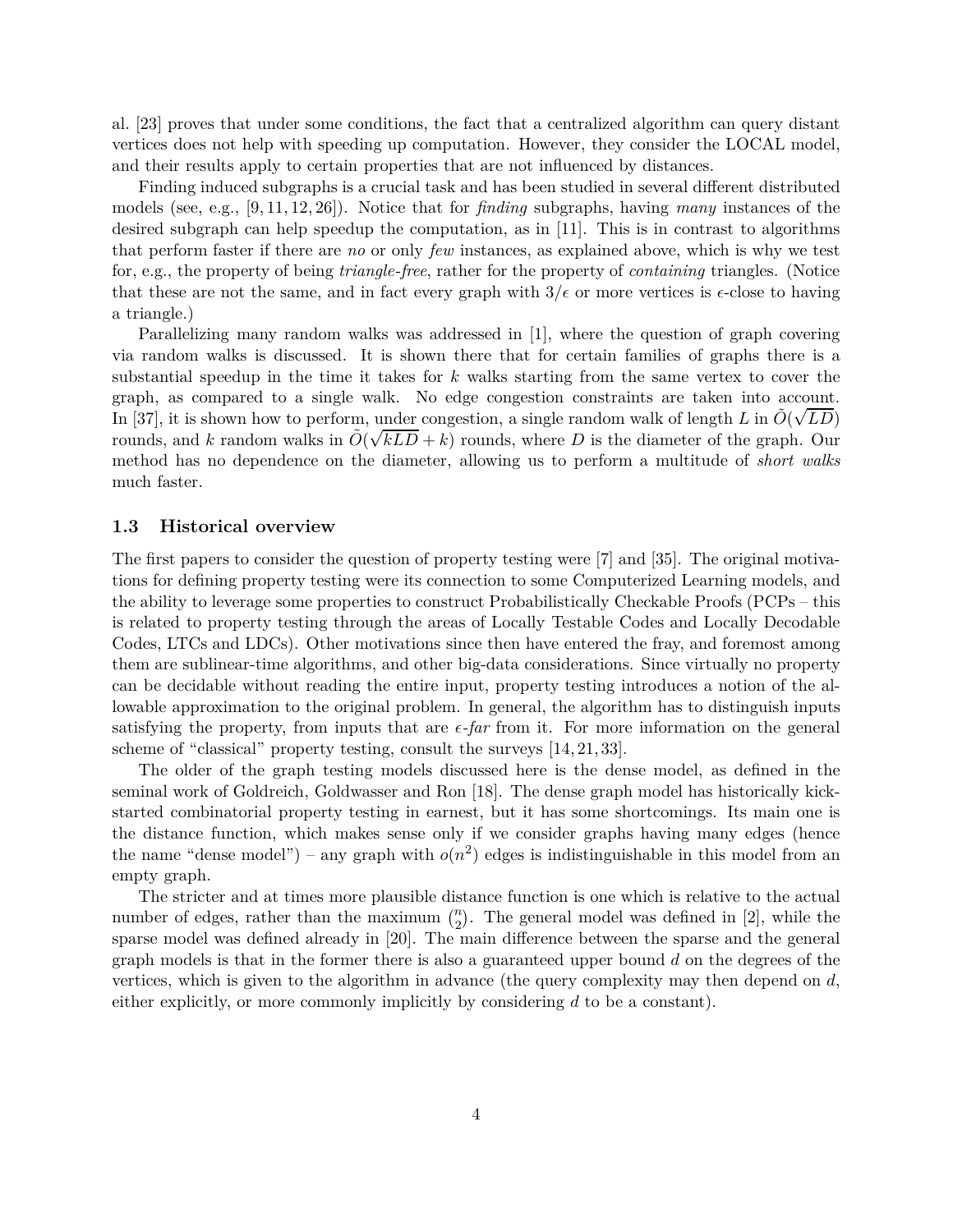# **2 Preliminaries**

### **2.1 Additional background on property testing**

While the introduction provided rough descriptions of the different property testing models, here we provide more formal definitions. The dense model for property testing is defined as follows.

**Definition 2.1** (dense graph model [18])**.** *The dense graph model considers as objects graphs that are given by their adjacency matrix. Hence it is defined by the following features.*

- **Distance:** *Two graphs with n vertices each are considered to be*  $\epsilon$ -close *if one can be obtained from the other by deleting and inserting at most*  $\epsilon n^2$  *edges (this is, up to a constant factor, the same as the normalized Hamming distance).*
- **Querying scheme:** *A single query of the algorithm consists of asking whether two vertices*  $u, v \in V$  *form a graph edge in*  $E$  *or not.*
- **Allowable properties:** *All properties have to be invariant under permutations of the input that pertain to graph isomorphisms (a prerequisite for them being graph properties).*

*The number of vertices n is given to the algorithm in advance.*

As discussed earlier, the sparse and general models for property testing relate the distance function to the actual number of edges in the graph. They are formally defined as follows.

**Definition 2.2** (sparse [20] and general [2] graph models)**.** *These two models consider as objects graphs given by their adjacency lists. They are defined by the following features.*

- **Distance:** *Two graphs with n vertices and m edges (e.g. as defined by the denser of the two) are considered to be*  $\epsilon$ -close *if one can be obtained from the other by deleting and inserting at*  $most \in \max\{n, m\}$  *edges*<sup>3</sup>.
- **Querying scheme:** *A single query consists of either asking what is the degree of a vertex v, or asking what is the i'th neighbor of v (the ordering of neighbors is arbitrary).*
- **Allowable properties:** *All properties have to be invariant under graph isomorphisms (which here translate to a relabeling that affects both the vertex order and the neighbor ids obtained in neighbor queries), and reordering of the individual neighbor lists (as these orderings are considered arbitrary).*

In this paper, we mainly refer to the distance functions of these models, and less so to the querying scheme, since the latter will be replaced by the processing scheme provided by the distributed computation model. Note that most property testing models get one bit in response to a query, e.g., "yes/no" in response to "is uv an edge" in the dense graph model. However, the sparse and general models may receive log *n* bits of information for one query, e.g., an id of a neighbor of a vertex. Also, the degree of a vertex, which can be given as an answer to a query in the general model, takes  $\log n$  bits. Since the distributed CONGEST model allows passing a vertex id or a vertex degree along an edge in *O*(1) rounds, we can equally relate to all three graph models.

Another important point is the difference between 1-sided and 2-sided testing algorithms, and the difference between non-adaptive and adaptive algorithms.

<sup>&</sup>lt;sup>3</sup>Sometimes in the sparse graph model the allowed number of changes is  $\epsilon dn$ , as relates to the maximum possible number of edges; when *d* is held constant the difference is not essential.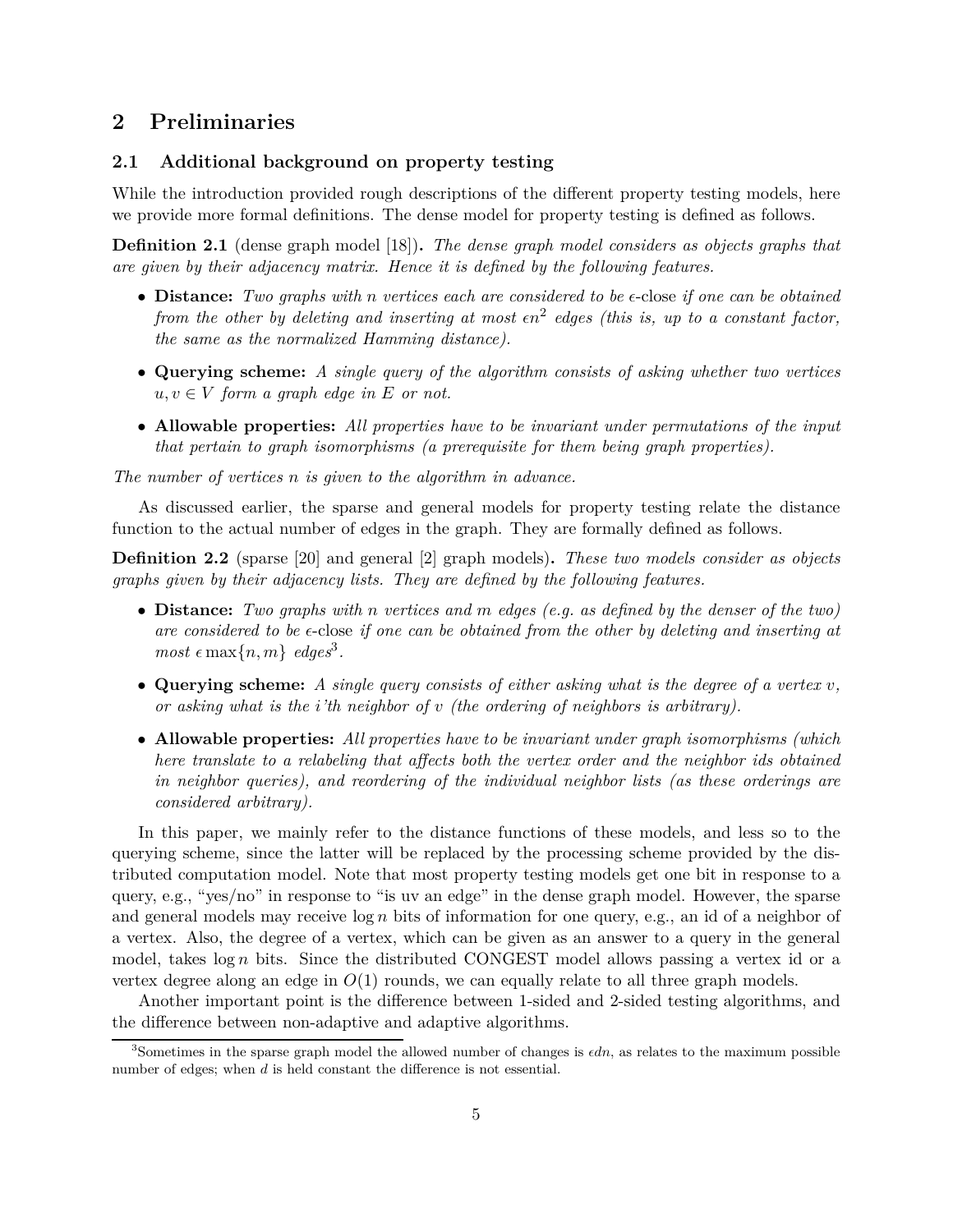**Definition 2.3** (types of algorithms)**.** *A property testing algorithm is said to have* 1-sided error *if there is no possibility of error on accepting satisfying inputs. That is, an input that satisfies the property will be accepted with probability* 1*, while an input*  $\epsilon$ -far from the property will be rejected *with a probability that is high enough (traditionally this means a probability of at least* 2*/*3*). A* 2-sided error *algorithm is also allowed to reject satisfying inputs, as long as the probability for a correct answer is high enough (traditionally at least* 2*/*3*).*

*A property testing algorithm is said to be* non-adaptive *if it decides all its queries in advance (i.e. based only on its internal coin tosses and before receiving the results of any query), while only its accept/reject output may depend on the actual input. An* adaptive *algorithm may make each query in turn based on the results of its previous queries (and, as before, possible internal coin tosses).*

In the following we address both adaptive and non-adaptive algorithms. However, we restrict ourselves to 1-sided error algorithms, since the notion of 2-sided error is not a good match for our distributed computation model.

### **2.2 Mathematical background**

An important role in our analyses is played by the Multiplicative Chernoff Bound (see, e.g., [29]), hence we state it here for completeness.

**Fact 2.4.** *Suppose that*  $X_1, \ldots, X_n$  *are independent random variables taking values in*  $\{0,1\}$ *. Let X* denote their sum and let  $\mu = E[X]$  denote its expected value. Then, for any  $\delta > 0$ ,

$$
Pr[X < (1 - \delta)\mu] < \left(\frac{e^{-\delta}}{(1 - \delta)^{(1 - \delta)}}\right)^{\mu},
$$
  

$$
Pr[X > (1 + \delta)\mu] < \left(\frac{e^{\delta}}{(1 + \delta)^{(1 + \delta)}}\right)^{\mu}.
$$

*Some convenient variations of the bounds above are:*

$$
Pr[X \ge (1+\delta)\mu] < e^{-\delta\mu/3}, \quad \delta \ge 1
$$
\n
$$
Pr[X \ge (1+\delta)\mu] < e^{-\delta^2\mu/3}, \quad \delta \in (0,1)
$$
\n
$$
Pr[X \le (1-\delta)\mu] < e^{-\delta^2\mu/2}, \quad \delta \in (0,1).
$$

### **3 Distributed emulation of sequential tests in the dense model**

We begin by showing that under a certain assumption of being *non-disjointed*, which we define below, a property *P* that has a sequential test in the dense model that requires *q* queries can be tested in the distributed setting within  $O(q^2)$  rounds. We prove this by constructing an emulation that translates sequential tests to distributed ones. For this we first introduce a definition of a *witness* graph and then adapt [22, Theorem 2.2], restricted to 1-sided error tests, to our terminology.

**Definition 3.1.** Let P be a property of graphs with n vertices. Let  $G'$  be a graph with  $k < n$ *vertices. We say that G*′ *is a* witness against *P, if it is not an induced subgraph of any graph that satisfies P.*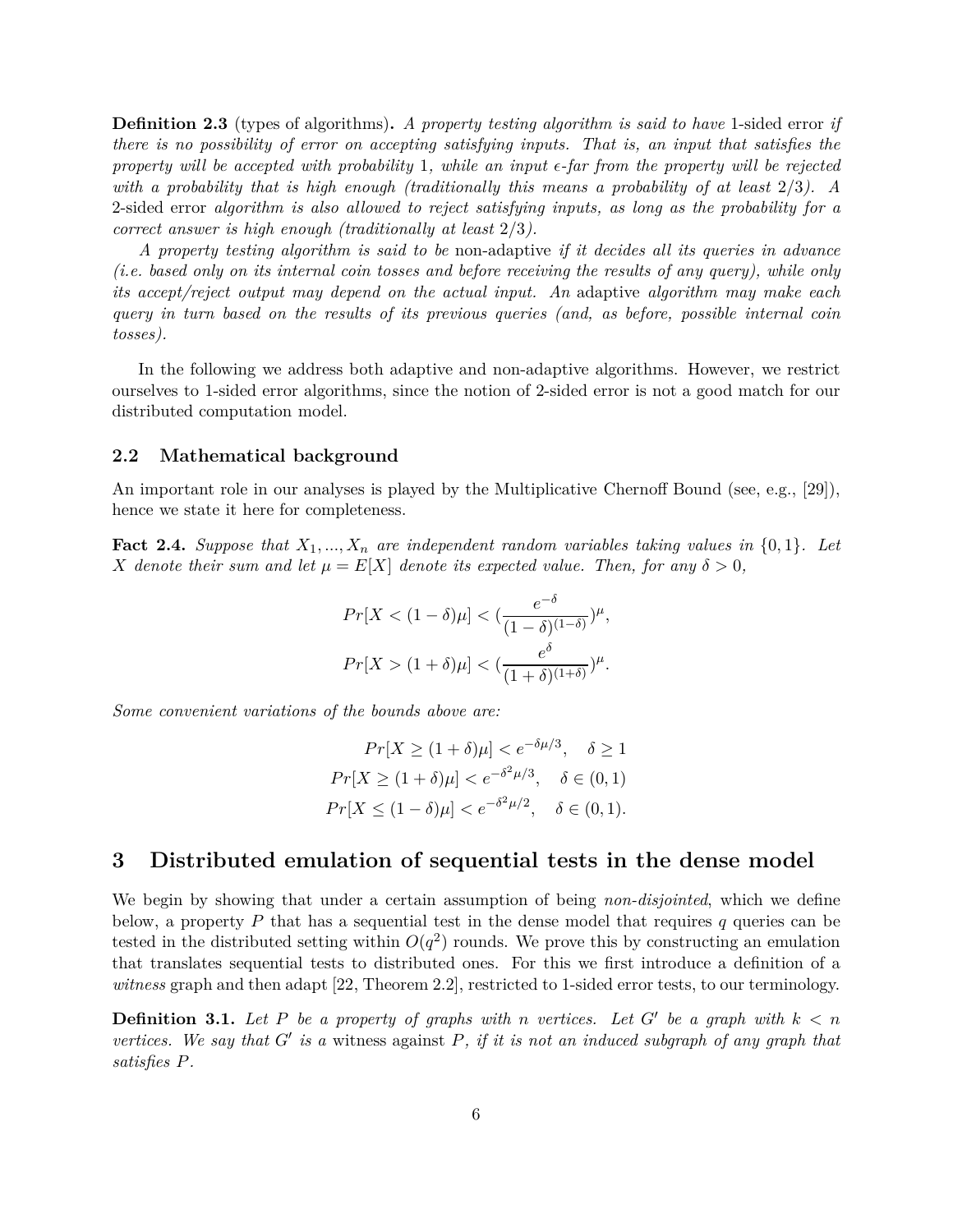Notice that if *G*′ has an induced subgraph *H* that is a witness against *P*, then by the above definition *G*′ is also a witness against *P*.

The work of [22] transforms tests of graphs in the dense model to a canonical form where the query scheme is based on vertex selection. This is useful in particular for the distributed model, where the computational work is essentially based in the vertices. We require the following special case for 1-sided error tests.

**Lemma 3.2** ( **[22, Theorem 2.2]**)**.** *Let P be a property of graphs with n vertices. If there exists a* 1-sided error  $\epsilon$ -test for *P* with query complexity  $q(n, \epsilon)$ , then there exists a 1-sided error  $\epsilon$ -test *for P* that uniformly selects a set of  $q' = 2q(n, \epsilon)$  vertices, and accepts if and only if the induced *subgraph is not a witness against P.*

Our emulation leverages Lemma 3.2 under an assumption on the property *P*, which we define as follows.

**Definition 3.3.** *We say that P is a* non-disjointed *property if for every graph G that does not satisfy P and an induced subgraph G*′ *of G such that G*′ *is a witness against P, G*′ *has some connected component which is also a witness against P. We call such components* witness components*.*

We are now ready to formally state our main theorem for this section.

**Theorem 3.4.** Any  $\epsilon$ -test in the dense graph model for a non-disjointed property that makes q *queries can be converted to a distributed*  $\epsilon$ -test that takes  $O(q^2)$  communication rounds.

The following lemma essentially says that not satisfying a non-disjointed property cannot rely on subgraphs that are not connected, which is exactly what we need to forbid in a distributed setting.

**Lemma 3.5.** *The property P is a non-disjointed property if and only if all minimal witnesses that are induced subgraphs of G are connected.*

Here *minimal* refers to the standard terminology, which means that no proper induced subgraph is a witness against *P*.

*Proof.* First, if *P* is non-disjointed and *G* does not satisfy *P*, then for every subgraph *G*′ of *G* that is a witness against *P*, *G*′ has a witness component. If *G*′ is minimal then it must be connected, since otherwise it contains a connected component which is a witness against *P*, which contradicts the minimality of *G*.

For the other direction, if all the minimal witnesses that are induced subgraphs of *G* are connected, then every induced subgraph *G'* that is a witness against *P* is either minimal, in which case it is connected, or is not minimal, in which case there is a subgraph *H* of *G*′ which is connected and a minimal witness against *P*. The connected component *C* of *G*′ which contains *H* is a witness against  $P$  (otherwise  $H$  is not a witness against  $P$ ), and hence it follows that  $P$  is non-disjointed.  $\Box$ 

Next, we give the distributed test (Algorithm 1). The test has an outer loop in which each vertex picks itself with probability 5*q/n*, collects its neighborhood of a certain size of edges between *picked* vertices in an inner loop, and rejects if it identifies a witness against *P*. The outer loop repeats two times because not only does the sequential test have an error probability, but also with some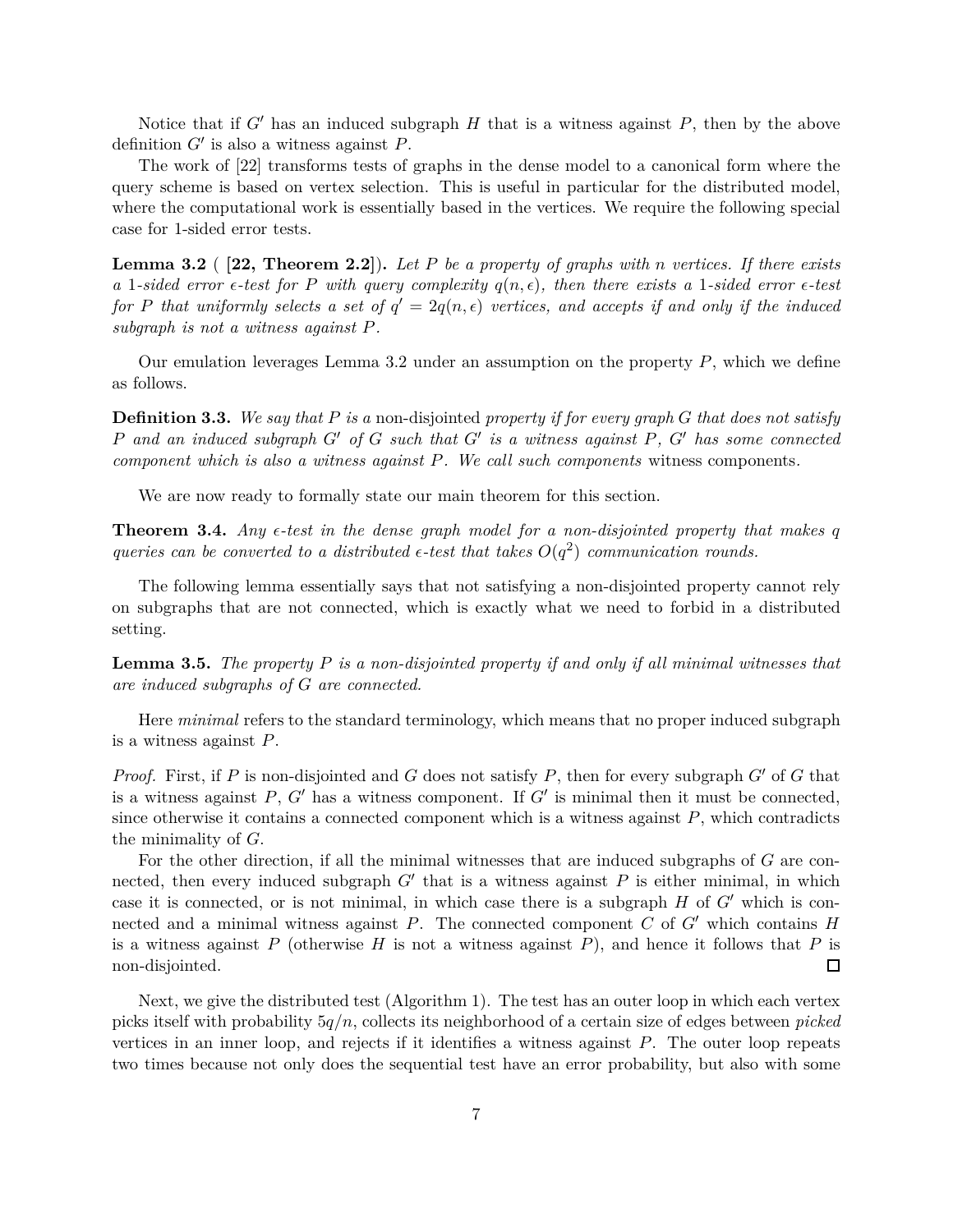small probability we may randomly pick too many or not enough vertices in order to emulate it. Repeating the main loop twice reduces the error probability back to below 1*/*3. In the inner loop, each vertex collects its neighborhood of picked vertices and checks if its connected component is a witness against *P*. To limit communications this is done only for components of picked vertices that are sufficiently small: if a vertex detects that it is part of a component with too many edges then it accepts and does not participate until the next iteration of the outer loop.

|                   | <b>Algorithm 1:</b> Emulation algorithm with input q for property $P$                           |  |  |  |
|-------------------|-------------------------------------------------------------------------------------------------|--|--|--|
|                   | <b>Variables:</b> $U_v$ edges known to v, $U'_v$ edges to update and send (temporary variables) |  |  |  |
| 1 perform 2 times |                                                                                                 |  |  |  |
| $\bf{2}$          | reset the state for all vertices                                                                |  |  |  |
| 3                 | for each $vertex\ v\ simultaneously$                                                            |  |  |  |
| 4                 | Vertex v picks itself with probability $5q/n$                                                   |  |  |  |
| 5                 | if $v$ is picked then                                                                           |  |  |  |
| 6                 | Notify all neighbors that $v$ is picked                                                         |  |  |  |
| 7                 | Set $U'_v = \{(v, u) \in E   u$ is picked and $U_v = \emptyset$                                 |  |  |  |
| 8                 | perform $10q$ times                                                                             |  |  |  |
|                   | # At each iteration $U_v$ is a subgraph of $v$ 's connected component                           |  |  |  |
| 9                 | $U'_v = U'_v \backslash U_v$ # only need recently discovered edges                              |  |  |  |
| 10                | $U_v = U_v \cup U'_v$ # add them to $U_v$                                                       |  |  |  |
| 11                | if $ U_v  \leq 100q^2$ then # don't operate if there are too many edges                         |  |  |  |
| 12                | Send $U'_v$ to all picked neighbours of $v$ # propagate known edges                             |  |  |  |
| 13                | <i>Wait</i> until the time bound for all other vertices to finish this iteration                |  |  |  |
| 14                | Set $U'_v$ to the union of edge sets received from neighbors                                    |  |  |  |
| 15                | <b>if</b> $U_v \cup U'_v$ is a witness against P then                                           |  |  |  |
| 16                | Vertex $v$ outputs $\texttt{reject}$ (ending all operations)                                    |  |  |  |
| 17                | else                                                                                            |  |  |  |
| 18                | Wait until the time bound for all other vertices to finish this iteration of the                |  |  |  |
|                   | outermost loop                                                                                  |  |  |  |
|                   |                                                                                                 |  |  |  |
|                   | 19 Every vertex $v$ that did not reject outputs accept                                          |  |  |  |

To analyze the algorithm, we begin by proving that there is a constant probability for the number of picked vertices to be sufficient and not too large.

**Lemma 3.6.** *The probability that the number of vertices picked by the algorithm is between q and* 10*q is more than* 2*/*3 *.*

*Proof.* For every  $v \in V$ , we denote by  $X_v$  the indicator variable for the event that vertex *v* is picked. Note that these are all independent random variables. Using the notation  $X = \sum_{v \in V} X_v$  gives that  $E[X] = 5q$ , because each vertex is picked with probability  $5q/n$ . Using the Chernoff Bound from Fact 2.4 with  $\delta = 4/5$  and  $\mu = 5q$ , we can bound the probability of having too few picked vertices:

$$
Pr[X < q] = Pr[X < (1 - \delta)\mu] < \left(\frac{e^{-4/5}}{(1 - (4/5))^{(1 - (4/5))}}\right)^{5q} = \left(\frac{5}{e^4}\right)^q < \frac{1}{10}.
$$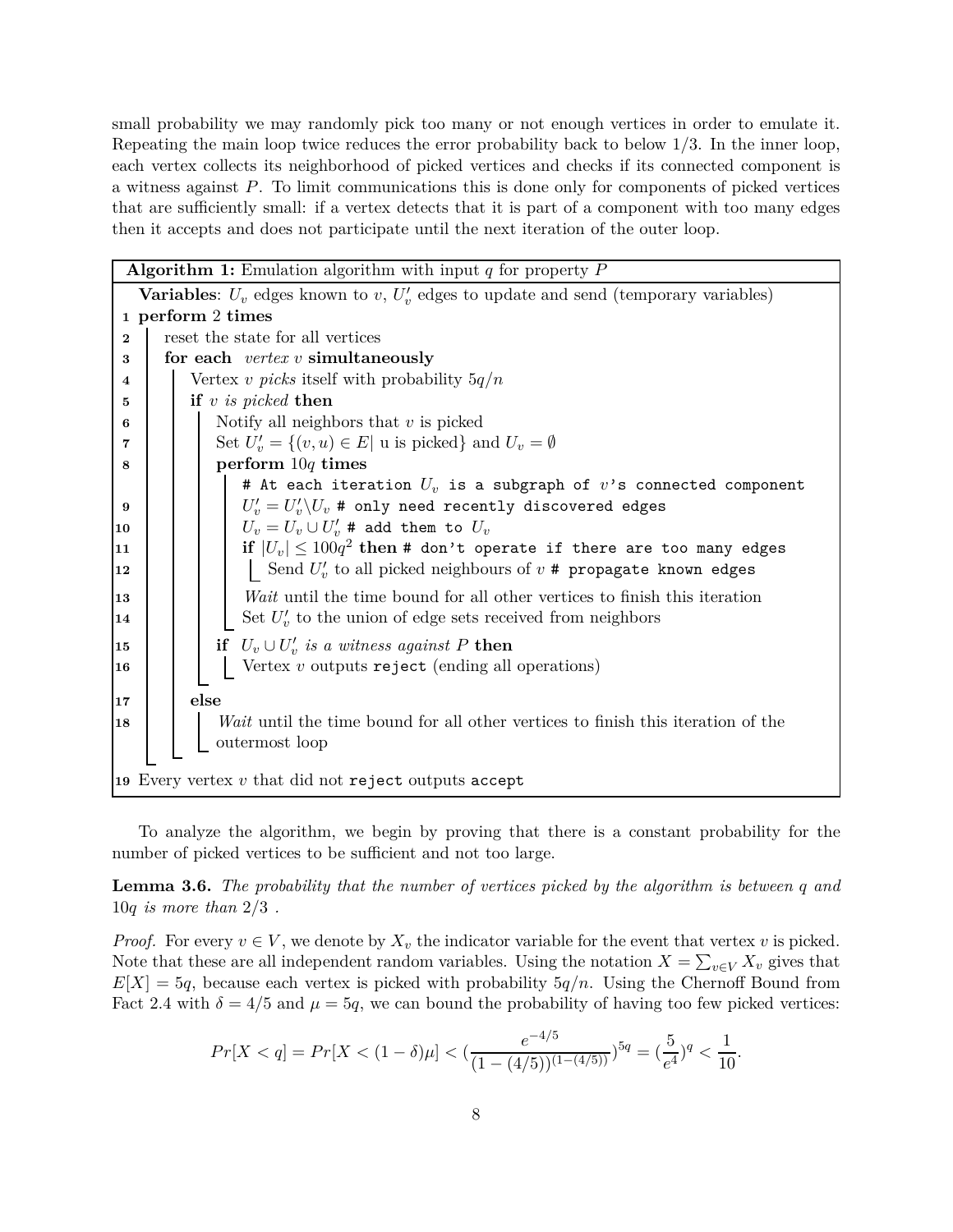For bounding the probability that there are too many picked vertices, we use the other direction of the Chernoff Bound with  $\delta = 1$  and  $\mu = 5q$ , giving:

$$
Pr[X > 10q] = Pr[X > (1 + \delta)\mu] < \left(\frac{e}{2^2}\right)^{5q} = \left(\frac{e^5}{2^{10}}\right)^q < \frac{2}{10}
$$

Thus, with probability at least  $2/3$  it holds that  $q \leq X \leq 10q$ .

Now, we can use the guarantees of the sequential test to obtain the guarantees of our algorithm.

**Lemma 3.7.** *Let P be a non-disjointed graph property. If G satisfies P then all vertices output* **accept** in Algorithm 1. If G is  $\epsilon$ -far from satisfying P, then with probability at least  $2/3$  there *exists a vertex that outputs reject.*

*Proof.* First, assume that *G* satisfies *P*. Vertex *v* outputs reject only if it is part of a witness against *P*, which is, by definition, a component that cannot be extended to some *H* that satisfies *P*. However, every component is an induced subgraph of *G* itself, which does satisfy *P*, and thus every component can be extended to *G*. This implies that no vertex *v* outputs reject.

Now, assume that *G* is  $\epsilon$ -far from satisfying *P*. Since the sequential test rejects with probability at least  $2/3$ , the probability that a sample of at least *q* vertices induces a graph that cannot be extended to a graph that satisfies *P* is at least 2*/*3 . Because *P* is non-disjointed, the induced subgraph must have a connected witness against *P*. We note that a sample of more than *q* vertices does not reduce the rejection probability. Hence, if we denote by *A* the event that the subgraph induced by the picked vertices has a connected witness against *P*, then  $Pr[A] \ge 2/3$ , conditioned on that at least *q* vertices were picked.

However, a sample that is too large may cause a vertex to output accept because it cannot collect its neighborhood. We denote by *B* the event that the number of vertices sampled is between *q* and 10*q*, and by Lemma 3.6 its probability is at least 2/3. We bound  $Pr[A \cap B]$  using Bayes' Theorem, obtaining  $Pr[A \cap B] = Pr[A|B]Pr[B] \ge (2/3)^2$ . Since the outer loop consists of 2 independent iterations, this gives a probability of at least  $1 - (1 - 4/9)^2 \ge 2/3$  for having a vertex that outputs reject. □ that outputs reject.

We now address the round complexity. Each vertex only sends and receives information from its *q*-neighborhood about edges between the chosen vertices. If too many vertices are chosen we detect this and accept. Otherwise we only communicate the chosen vertices and their edges, which requires  $O(q^2)$  communication rounds using standard *pipelining*<sup>4</sup>. Together with Lemma 3.7, this proves Theorem 3.4.

#### **3.1 Applications:** *k***-colorability and perfect graphs**

Next, we provide some examples of usage of Theorem 3.4. A result by Alon and Shapira [4] states that all graph properties closed under induced subgraphs are testable in a number of queries that depends only on  $\epsilon^{-1}$ . We note that, except for certain specific properties for which there are ad-hoc proofs, the dependence is usually a tower function in  $\epsilon^{-1}$  or worse (asymptotically larger).

From this, together with Lemma 3.2 and Theorem 3.4, we deduce that if *P* is a non-disjointed property closed under induced subgraphs, then it is testable, for every fixed  $\epsilon$ , in a constant number of communication rounds.

 $\Box$ 

*.*

 $4P$ ipelining means that each vertex has a buffer for each edge, which holds the information (edges between chosen vertices, in our case) it needs to send over that edge. The vertex sends the pieces of information one after the other.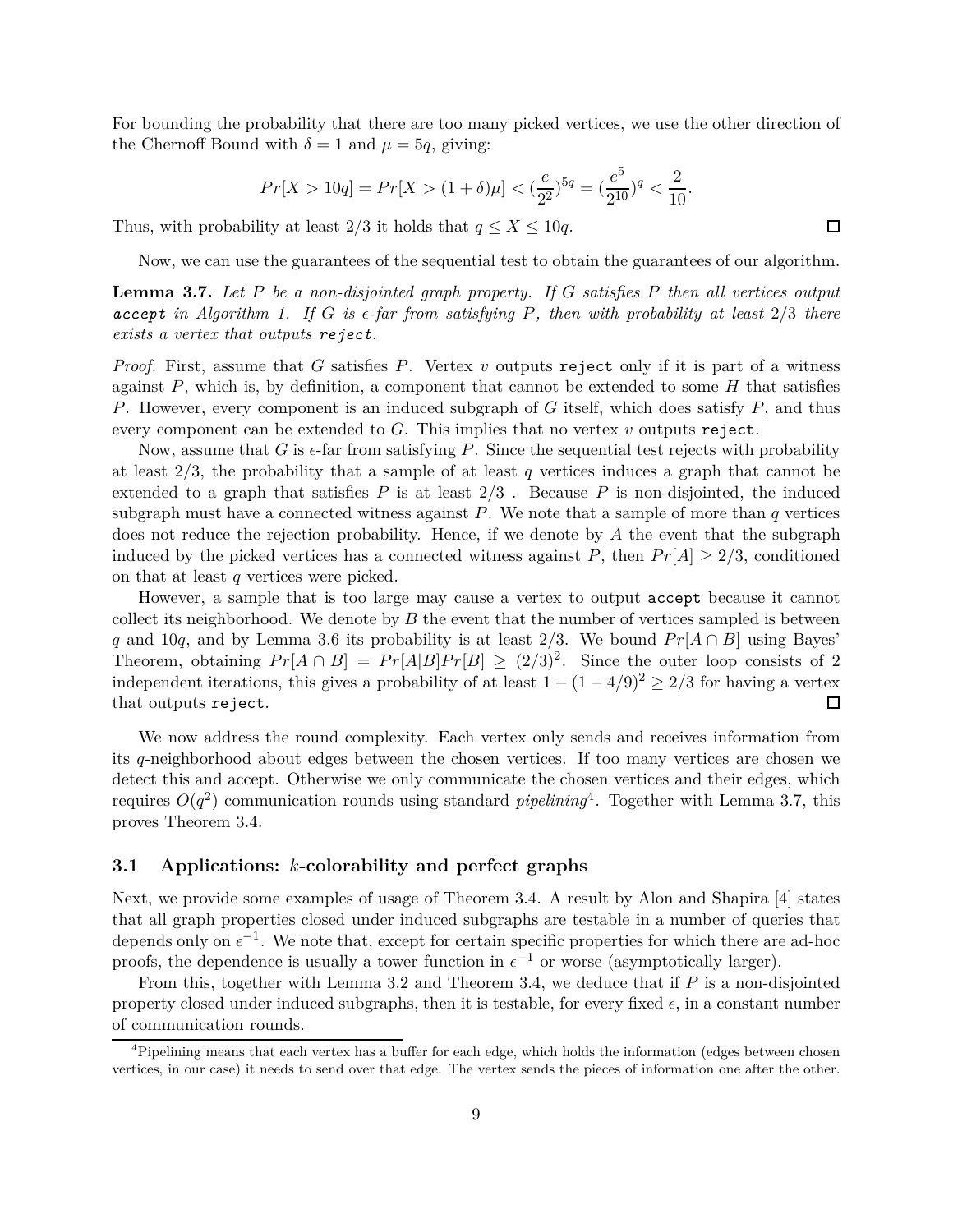**Example –** *k***-colorability:** The property of being *k*-colorable is testable in a distributed manner by our algorithm. All minimal graphs that are witnesses against *P* (not *k*-colorable) are connected, and therefore according to Lemma 3.5 it is a non-disjointed property. It is closed under induced subgraphs, and by [3] there exists a 1-sided error  $\epsilon$ -test for *k*-colorability that uniformly picks  $O(k \log(k)/\epsilon^2)$  vertices, and its number of queries is the square of this expression (note that the polynomial dependency was already known by [18]). Our emulation implies a distributed 1-sided error  $\epsilon$ -test for *k*-colorability that requires  $O(poly(k\epsilon^{-1}))$  rounds.

**Example – perfect graphs:** A graph *G* is said to be *perfect* if for every induced subgraph *G*′ of *G*, the chromatic number of *G*′ equals the size of the largest clique in *G*′ . Another characterization of a perfect graph is via *forbidden subgraphs*: a graph is perfect if and only if it does not have odd holes (induced cycles of odd length at least 5) or odd anti-holes (the complement graph of an odd hole) [10]. Both odd holes and odd anti-holes are connected graphs. Since these are all minimal witnesses against the property, according to Lemma 3.5 it is a non-disjointed property. Using the result of Alon-Shapira [4] we know that the property of a graph being perfect is testable. Our emulation implies a distributed 1-sided error  $\epsilon$ -test for being a perfect graph that requires a number of rounds that depends only on  $\epsilon$ .

# **4 Distributed test for triangle-freeness**

In this section we show a distributed  $\epsilon$ -test for triangle-freeness. Notice that since triangle-freeness is a non-disjointed property, Theorem 3.4 gives a distributed  $\epsilon$ -test for triangle-freeness under the dense model with a number of rounds that is  $O(q^2)$ , where q is the number of queries required for a sequential *ǫ*-test for triangle-freeness. However, for triangle-freeness, the known number of queries is a tower function in  $\log(1/\epsilon)$  [16].

Here we leverage the inherent parallelism that we can obtain when checking the neighbors of a vertex, and show a test for triangle-freeness that requires only  $O(\epsilon^{-2})$  rounds (Algorithm 2). Importantly, our algorithm works not only for the dense graph model, but for the general graph model (where distances are relative to the actual number of edges), which subsumes it. In the sequential setting, a test for triangle-freeness in the general model requires a number of queries that is some constant power of *n* by [2]. Our proof actually follows the groundwork laid in [2] for the general graph model – their algorithm picks a vertex and checks two of its neighbors for being connected, while we perform the check for all vertices in parallel.

**Theorem 4.1.** *Algorithm 2 is a distributed*  $\epsilon$ -test in the general graph model for the property of *containing no triangles, that requires*  $O(\epsilon^{-2})$  *rounds.* 

Our line of proof follows that of [2], by distinguishing edges that connect two high-degree vertices from those that do not. Formally, let  $b = 2\sqrt{\epsilon^{-1}m}$ , where *m* is the number of edges in the graph, and denote  $B = \{v \in V \mid deg(v) \ge b\}$ . We say that an edge  $e = (u, v)$  is *light* if  $v \notin B$  or  $u \notin B$ , and otherwise, we say that it is *heavy*. That is, the set of heavy edges is  $H = \{(u, v) \in E \mid u \in B, v \in B\}$ . We begin with the following simple claim about the number of heavy edges.

**Claim 4.2.** *The number of heavy edges,*  $|H|$ *, is at most*  $\epsilon m/2$ *.* 

*Proof.* The number of heavy edges is  $|H| \leq |B|(|B| - 1)/2 < |B|^2/2$ . Since  $|B|b \leq 2m$ , we get that  $|B| \leq \frac{2m}{b} = \frac{2m}{2\sqrt{\epsilon}}$  $\frac{2m}{2\sqrt{\epsilon^{-1}m}} = \sqrt{\epsilon m}$ . This gives that  $|H| \leq \frac{1}{2}|B|^2 \leq \epsilon m/2$ .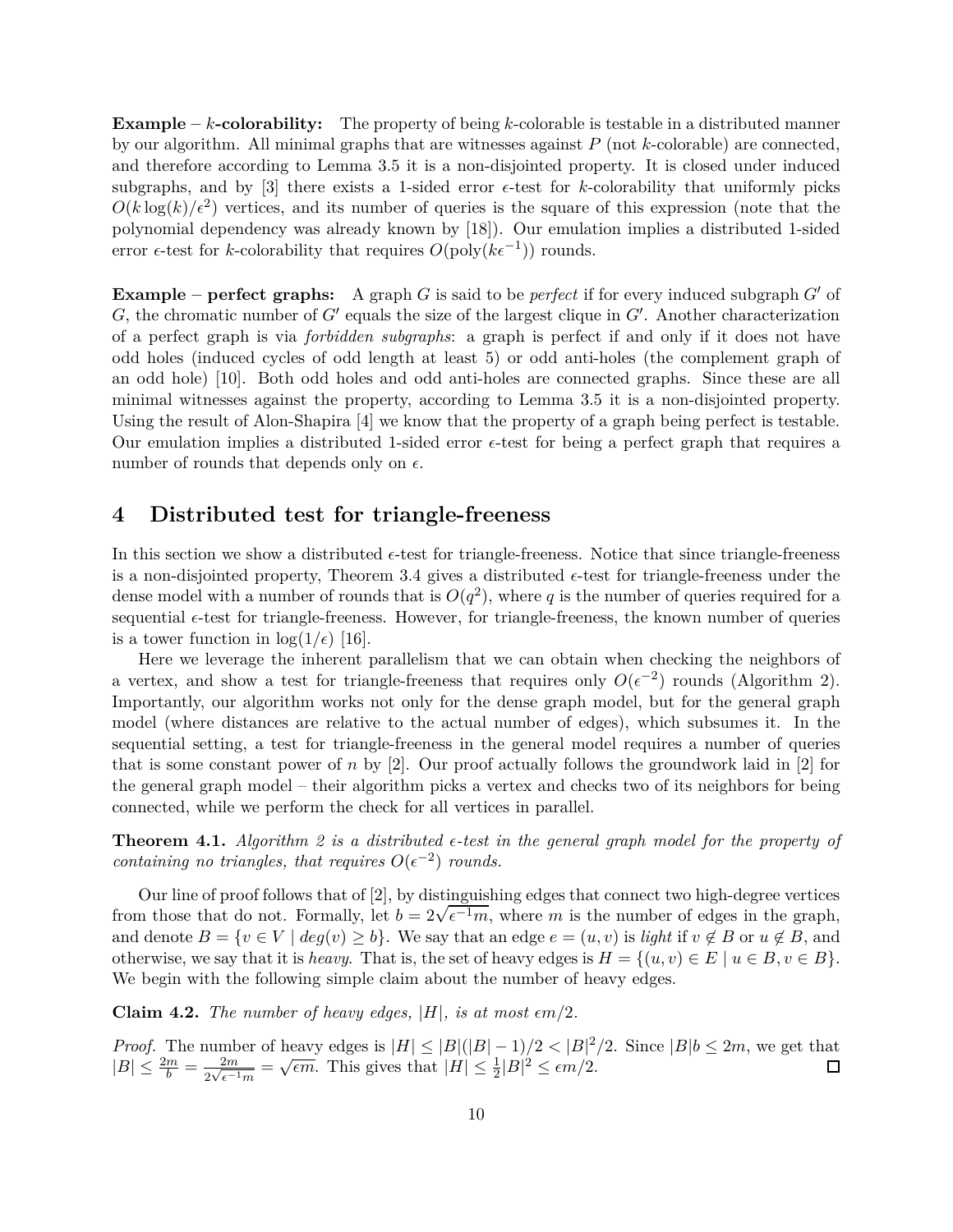**Algorithm 2:** Triangle freeness test

 **for each** *vertex v* **simultaneously**  $2 \left| \right. \ \ \text{perform} \ 32 \epsilon^{-2} \ \text{times}$  Pick  $w_1, w_2 \in N(v), w_1 \neq w_2$  uniformly at random<br>**4** Send  $w_2$  to  $w_1$  **#** Ask  $w_1$  **if it is a neighbor** Send  $w_2$  to  $w_1$  # Ask  $w_1$  if it is a neighbor of  $w_2$  **for each**  $w_u$  *sent*  $by$   $u \in N(v)$  **do** # Asked by  $u$  if  $v$  is a neighbor of  $w$  **6 for if**  $w_u \in N(v)$  **then if**  $w_u \in N(v)$  **then**<br>**7 i** Send "yes" to u Send "yes" to *u* **8 else** | | | Send "no" to *u*  **if** *received "yes" from w*<sup>1</sup> **then** 11 | | reject (ending all operations) accept (for vertices that did not reject)

Next, we fix an iteration *i* of the algorithm. Every vertex *v* chooses two neighbors  $w_1, w_2$ . Let  $A = \{(v, w_1) \in E \mid v \in V \setminus B\}$ , where  $w_1$  is the first of the two vertices chosen by the low-degree vertex *v*. Let  $T = \{e \in E \mid e \text{ is a light edge in a triangle}\},\$  and let  $A_T = T \cap A$ . We say that an edge  $(v, w_1) \in A_T$  is *matched* if  $(v, w_2)$  is in the same triangle as  $(v, w_1)$ . If  $(v, w_1) \in A_T$  is matched then  $\{v, w_1, w_2\}$  is a triangle that is detected by *v*.

We begin with the following lemma that states that if  $G$  is  $\epsilon$ -far from being triangle-free, then in any iteration *i* we can bound the expected number of matched edges from below by  $\epsilon^2/8$ . Let *Y* be the number of matched edges.

**Lemma 4.3.** *The expected number of matched edges by a single iteration of the algorithm, E*[*Y* ]*, is greater than*  $\epsilon^2/8$ *.* 

*Proof.* For every  $e \in A_T$ , let  $Y_e$  be a random variable indicating whether *e* is matched. Then  $Y = \sum_{e \in A_T} Y_e$ , giving the following bound:

$$
E[Y|A_T] = E[\sum_{e \in A_T} Y_e | A_T] = \sum_{e \in A_T} Pr[e \text{ is matched}] \ge |A_T|/b,
$$
\n(1)

where the last inequality follows because a light edge in *A<sup>T</sup>* is chosen by a vertex with degree at most *b*, hence the third triangle vertex gets picked with probability at least 1*/b*.

Next, we argue that  $E[|A_T|] \geq |T|/b$ . To see why, for every edge *e*, let  $X_e$  be a random variable indicating whether  $e \in A$ . Let  $X = \sum_{e \in T} X_e = |A_T|$ . Then,

$$
E[|A_T|] = E[X] = E[\sum_{e \in T} X_e] = \sum_{e \in T} E[X_e] = \sum_{e \in T} Pr[e \in A] \ge |T|/b,
$$
\n(2)

where the last inequality follows because a light edge has at least one endpoint with degree at most *b*. Hence, this edge gets picked by it with probability at least 1*/b*.

It remains to bound |*T*| from below, for which we claim that  $|T| \ge \epsilon m/2$ . To prove this, first notice that, since *G* is  $\epsilon$ -far from being triangle free, it has at least  $\epsilon m$  triangle edges, since otherwise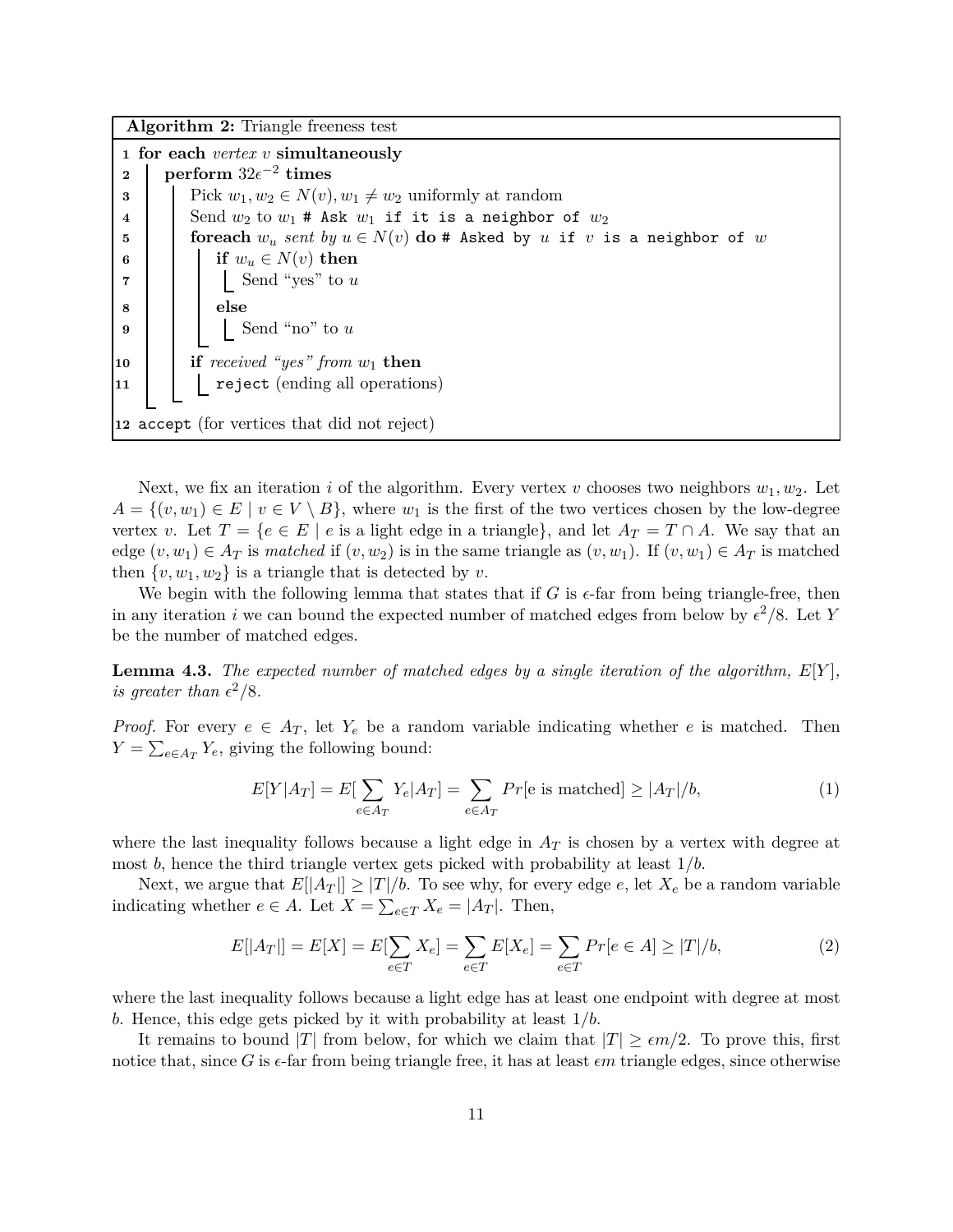we can just remove all of them and make the graph triangle free with less than  $\epsilon m$  edge changes. By Claim 4.2, the number of heavy edges satisfies  $|H| \leq \epsilon/2m$ . Subtracting this from the number of triangle edges gives that at least  $\epsilon m/2$  edges are light triangle edges, i.e.,

$$
|T| \ge \epsilon m/2. \tag{3}
$$

Finally, by Inequalities  $(1)$ ,  $(2)$  and  $(3)$ , using iterated expectation we get:

$$
E[Y] = E_{A_T}[E[Y|A_T]] \ge E[\frac{|A_T|}{b}] \ge \frac{|T|}{b^2} \ge \frac{\epsilon m}{2} \frac{1}{4\epsilon^{-1}m} = \epsilon^2/8.
$$

We can now prove the correctness of our algorithm, as follows.

**Lemma 4.4.** If G is triangle-free then all vertices output  $\text{accept}$  in Algorithm 2. If G is  $\epsilon$ -far *from being triangle-free, then with probability at least 2/3 there exists a vertex that outputs reject.*

*Proof.* If *G* is triangle free then in each iteration *v* receives "no" from *w*<sup>1</sup> and after all iterations it returns accept.

Assume that *G* is  $\epsilon$ -far from being triangle-free. Let  $Z_{i,v}$  be an indicator variable for the event that vertex  $v$  detects a triangle at iteration  $i$ . First, we note that the indicators are independent, since a vertex detecting a triangle does not affect the chance of another vertex detecting a triangle (note that the graph is fixed), and the iterations are done independently. Now, let  $Z = \sum_{i=1}^{32e^{-2}}$  $\sum_{i=1}^{32\epsilon} \sum_{v \in V} Z_{i,v}$ , and notice that *Z* is the total number of detections over all iterations. Lemma 4.3 implies that for a fixed *i*, it holds that  $E[\sum_{v \in V} Z_{i,v}] = E[Y] \ge \frac{\epsilon^2}{8}$ , which sums to:

$$
E[Z] = E\left[\sum_{i=1}^{32e^{-2}} \sum_{v \in V} Z_{i,v}\right] = \sum_{i=1}^{32e^{-2}} E\left[\sum_{v} Z_{i,v}\right] \ge \sum_{i=1}^{32e^{-2}} \epsilon^2/8 = 4.
$$

Using the Chernoff Bound from Fact 2.4 with  $\delta = 3/4$  and  $\mu \ge 4$  gives

$$
Pr[Z < 1] \le Pr[Z < (1 - \delta)\mu] < \left(\frac{e^{-3/4}}{(1 - (3/4))^{(1 - (3/4))}}\right)^4 = 4/e^3 < 2/3,
$$

and hence with probability at least 2*/*3 at least one triangle is detected and the associated vertex outputs reject, which completes the proof.  $\Box$ 

In every iteration, each vertex initiates only two messages of size  $O(\log n)$  bits, one sent to  $w_1$ and one sent back by  $w_1$ . Since there are  $O(\epsilon^{-2})$  iterations, this implies that the number of rounds is  $O(\epsilon^{-2})$  as well. This, together with Lemma 4.4, completes the proof of Theorem 4.1.

### **5 Distributed bipartiteness test for bounded degree graphs**

In this section we show a distributed  $\epsilon$ -test for being bipartite for graphs with degrees bounded by *d*. Our test builds upon the sequential test of [19] and, as in the case of triangle freeness, takes advantage of the ability to parallelize queries. While the number of queries of the sequential test is

 $\Box$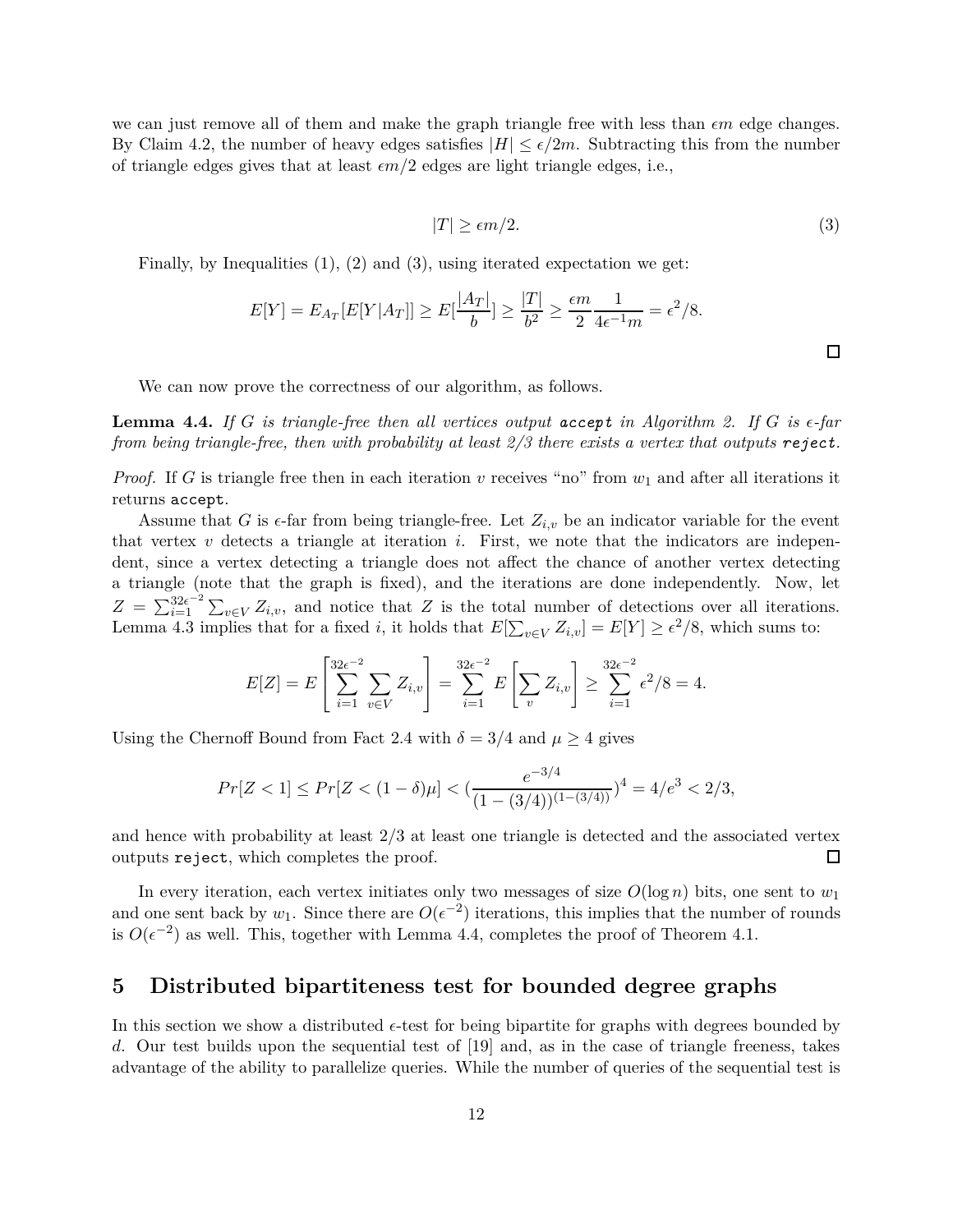$\Omega(\sqrt{n})$  [20], the number of rounds in the distributed test is only *polylogarithmic* in *n* and polynomial in  $\epsilon^{-1}$ . As in [19], we assume that *d* is a constant, and omit it from our expressions (it is implicit in the *O* notation for *L* below).

Let us first outline the algorithm of [19], since our distributed test borrows from its framework and our analysis is in part derived from it. The sequential test basically tries to detect odd cycles. It consists of *T* iterations, in each of which a vertex *s* is selected uniformly at random and *K* random walks of length *L* are performed starting from the source *s*. If, in any iteration with a chosen source *s*, there is a vertex *v* which is reached by an even prefix of a random walk and an odd prefix of a random walk (possibly the same walk), then the algorithm rejects, as this indicates the existence of an odd cycle. Otherwise, the algorithm accepts. To obtain an  $\epsilon$ -test the parameters are chosen to be  $T = O(\epsilon^{-1}), K = O(\epsilon^{-4}\sqrt{n} \log^{1/2}(n\epsilon^{-1})),$  and  $L = O(\epsilon^{-8} \log^6 n)$ .

The main approach of our distributed test is similar, except that a key ingredient is that we can afford to perform much fewer random walks from every vertex, namely  $O(\text{poly}(\epsilon^{-1} \log n\epsilon^{-1}))$ . This is because we can run random walks in parallel originating from all vertices at once. However, a crucial challenge that we need to address is that several random walks may collide on an edge, violating its congestion bound. To address this issue, our central observation is that *lazy* random walks (chosen to have a uniform stationary distribution) provide for a very low probability of having too many of these collisions at once. The main part of the analysis is in showing that with high probability there will never be too many walks concurrently in the same vertex, so we can comply with the congestion bound. We begin by formally defining the lazy random walks that we use.

**Definition 5.1.** *A* lazy *random walk over a graph G with degree bound d is a random walk, that is, a (memory-less) sequence of random variables*  $Y_1, Y_2, \ldots$  *taking values from the vertex set*  $V$ , where the transition probability  $Pr[Y_k = v | Y_{k-1} = u]$  is 1/2d if uv is an edge of G, 1 – deg(u)/2d *if u* = *v, and* 0 *in all other cases.*

The stationary distribution for the lazy random walk of Definition 5.1 is uniform [34, Section 8]. Next, we describe a procedure to handle one iteration of moving the random walks (Algorithm 3), followed by our distributed test for bipartiteness using lazy random walks from every vertex concurrently (Algorithm 4).

It is quite immediate that Algorithm 3 takes  $O(\xi)$  communication rounds.

Our main result here is that Algorithm 4 is indeed a distributed  $\epsilon$ -test for bipartiteness.

**Theorem 5.2.** *Algorithm 4 is a distributed*  $\epsilon$ -test in the bounded degree graph model for the property *of being bipartite, that requires*  $O(poly(\epsilon^{-1} \log(n\epsilon^{-1})))$  *rounds.* 

The number of communication rounds is immediate from the algorithm – it is dominated by the *L* calls to Algorithm 3, making a total of  $O(\xi L)$  rounds, which is indeed  $O(poly(\epsilon^{-1} log(n\epsilon^{-1})))$ . To prove the rest of Theorem 5.2 we need some notation, and a lemma from [19] that bounds from below the probabilities for detecting odd cycles if  $G$  is  $\epsilon$ -far from being bipartite.

Given a source *s*, if there is a vertex *v* which is reached by an even prefix of a random walk *wi* from *s* and an odd prefix of a random walk *w<sup>j</sup>* from *s*, we say that walks *w<sup>i</sup>* and *w<sup>j</sup> detect a violation*. Let  $p_s(k, \ell)$  be the probability that, out of k random walks of length  $\ell$  starting from *s*, there are two that detect a violation. Using this notation,  $p_s(K, L)$  is the probability that the sequential algorithm outlined in the beginning rejects in an iteration in which *s* is chosen. Since we are only interested in walks of length *L*, we denote  $p_s(k) = p_s(k, L)$ . A good vertex is a vertex for which this probability is bounded as follows.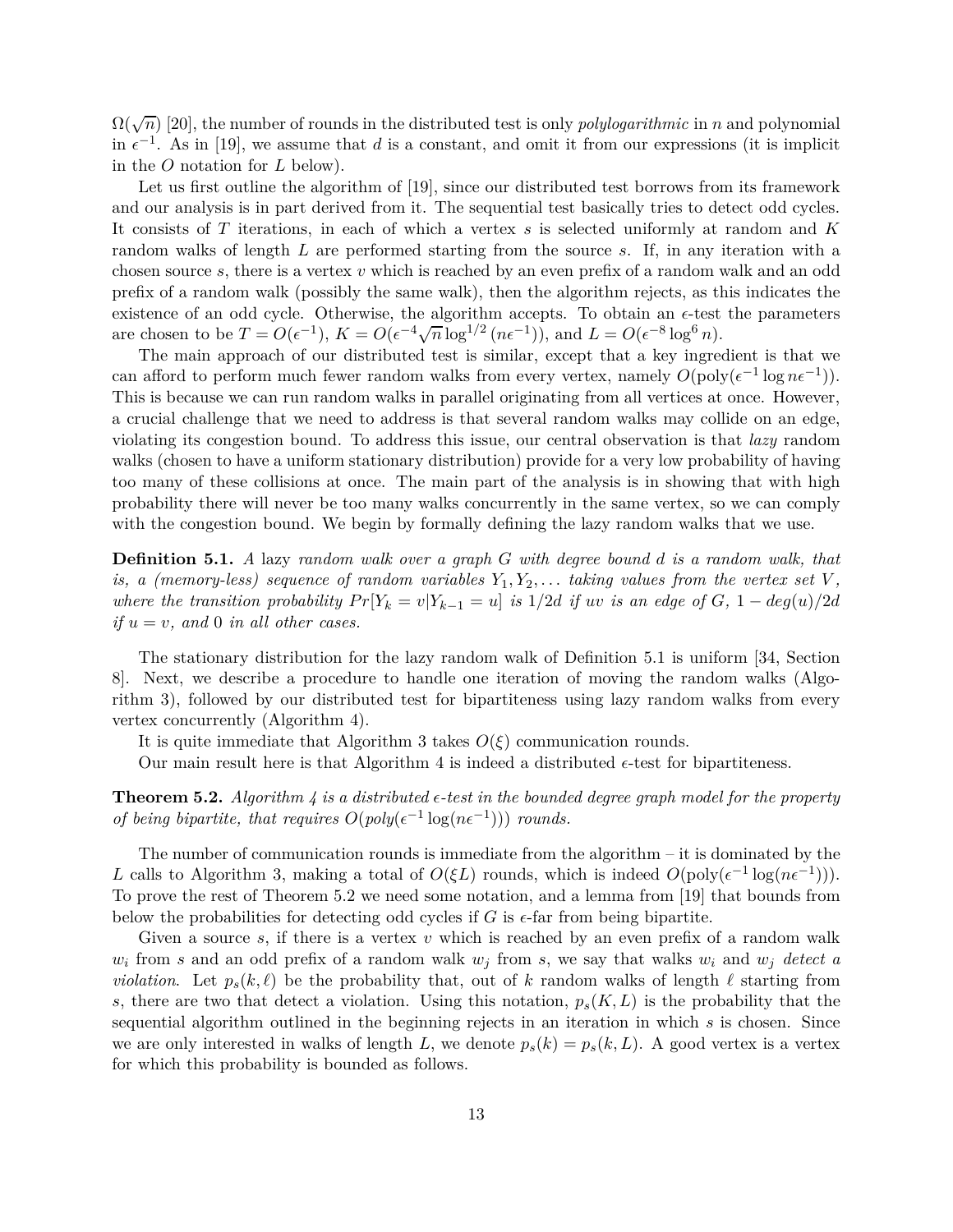**Algorithm 3:** Move random walks once with input *ξ* **Variables:**  $W_v$  walks residing in  $v$  (multiset),  $H_v$  history of walks through  $v$ **Input:**  $\xi$ , the maximum congestion per vertex allowed # each walk is characterized by  $(i, u)$  where  $i$  is the number of actual moves and *u* is the origin vertex **for each** *vertex v* **simultaneously i** if  $|W_v| \leq \xi$  then # give up if exceeded the maximum allowed **for** *every*  $(i, u)$  *in*  $W_v$  **do**   $\vert$  draw next destination *w* (according to the lazy walk scheme)  $\vert$  **if**  $w \neq v$  then # walk exits *v*   $\vert$  **b** send  $(i + 1, u)$  to *w*  **1 remove**  $(i, u)$  from  $W_v$  *wait* until the maximum time for all other vertices to process up to *ξ* walks add the walks received by *v* to  $W_v$  and  $H_v$  # walks entering *v* 

**Algorithm 4:** Distributed bipartiteness test **Variables**:  $W_v$  walks residing in *v* (multiset),  $H_v$  history of walks through *v*  **perform**  $\eta = O(\epsilon^{-9} \log(n \epsilon^{-1}))$  **times for each** *vertex v* **simultaneously** initialize  $H_v$  and  $W_v$  with two copies of the walk  $(0, v)$  $\textbf{4}$  **perform**  $L = O(\epsilon^{-8} \log^6 n) \textbf{ times}$  move walks using Algorithm 3 with input  $\xi = \gamma + 2 = 3(2 \ln n + \ln L) + 2$  **for each** *vertex v* **simultaneously if** *H<sup>v</sup> contains* (*i, u*) *and* (*j, u*) *for some u, even i and odd j* **then i i** reject (ending all operations) # odd cycle found accept (for vertices that did not reject)

**Definition 5.3.** *A vertex s is called* good *if*  $p_s(K) \geq 1/10$ *.* 

In [19] it was proved that being far from bipartite implies having many good vertices.

**Lemma 5.4** ( [19]). If *G* is  $\epsilon$ -far from being bipartite then at least an  $\epsilon/16$ -fraction of the vertices *are good.*

In contrast to [19], we do not perform *K* random walks from every vertex in each iteration, but rather only 2. Hence, what we need for our analysis is a bound on *ps*(2). To this end, we use *K* as a parameter, and express  $p_s(2)$  in terms of *K* and  $p_s(K)$ .

**Lemma 5.5.** For every vertex  $s, p_s(2) \geq 2p_s(K)/K(K-1)$ .

*Proof.* Fix a source vertex *s*. For every  $i, j \in [K]$ , let  $q_{i,j}$  be the probability of walks  $w_i, w_j$  from *s* detecting a violation. Because different walks are independent, we conclude that for every  $i \neq j$  it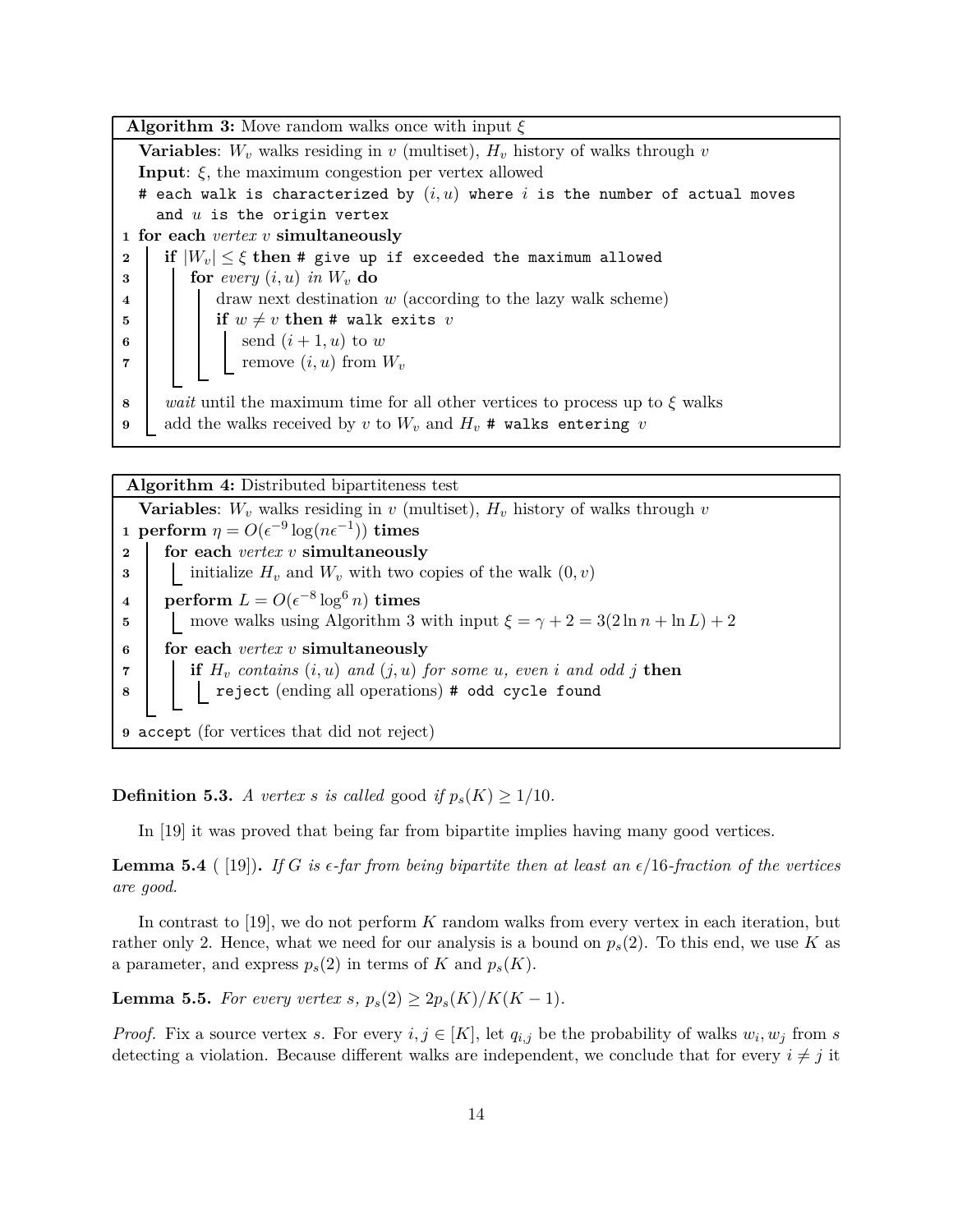holds that  $q_{i,j} = p_s(2)$ . Let  $A_{i,j}$  be the event of walks  $w_i, w_j$  detecting a violation. We have

$$
p_s(K) = Pr[\cup_{i,j} A_{i,j}] \le \sum_{i,j} Pr[A_{i,j}] = p_s(2)K(K-1)/2,
$$

which implies that  $p_s(2) \geq 2p_s(K)/K(K-1)$ .

Using this relationship between  $p_s(2)$  and  $K$  and  $p_s(K)$ , we prove that our algorithm is an  $\epsilon$ -test. First we prove this for the random walks themselves, ignoring the possibility that Algorithm 3 will skip moving random walks due to its condition in Line 2.

**Lemma 5.6.** *If G is*  $\epsilon$ *-far from being bipartite, and we perform η <i>iterations of starting* 2 *random walks of length L from every vertex, then the probability that no violation is detected is bounded by* 1*/*4*.*

*Proof.* Assume that *G* is  $\epsilon$ -far from being bipartite. By Lemma 5.4, at least  $n\epsilon/16$  vertices are good, which means that for each of these vertices  $s, p_s(K) \geq 1/10$ . This implies that  $\sum_{s \in V} p_s(K) \geq$  $n\epsilon/160$ . Now, let  $X_{i,s}$  be a random variable indicating whether there are two random walks starting at *s* that detect a violation. Let  $X = \sum_{i=0}^{n} \sum_{s \in V} X_{i,s}$ . We prove that  $Pr[X < 1] < 1/4$ . First, we bound  $E[\sum_{s \in V} X_{i,s}]$  for some fixed *i*:

$$
E[X] = E\left[\sum_{i=0}^{n} \sum_{s \in V} X_{i,s}\right] = \sum_{i=0}^{n} \sum_{s \in V} E[X_{i,s}]
$$
  
= 
$$
\sum_{i=0}^{n} \sum_{s \in V} p_s(2) \ge \sum_{i=0}^{n} \sum_{s \in V} \frac{2p_s(K)}{K(K-1)}
$$
  
= 
$$
\frac{2}{K(K-1)} \sum_{i=0}^{n} \sum_{s \in V} p_s(K) \ge \frac{2}{K(K-1)} \sum_{i=0}^{n} \frac{n\epsilon}{160}
$$
  
= 
$$
\frac{m\epsilon}{80K(K-1)} \ge \frac{m\epsilon}{80K^2}.
$$

For  $\eta = 320K^2/n\epsilon = O(\epsilon^{-9}\log(n\epsilon^{-1}))$  it holds that  $E[X] \geq 4$ . Using the Chernoff Bound of Fact 2.4 with  $\delta = 3/4$  and  $\mu \geq 4$  gives:

$$
Pr[X < 1] \le Pr[X < (1 - \delta)\mu] < \left(\frac{e^{-3/4}}{(1 - (3/4))^{(1 - (3/4))}}\right)^4 = \frac{4}{e^3} < 1/4,
$$

which completes the proof.

As explained earlier, the main hurdle on the road to prove Theorem 5.2 is in proving that the allowed congestion will not be exceeded. We prove the following general claim about the probability for *k* lazy random walks of length *ℓ* from each vertex to exceed a maximum *congestion factor* of *ξ* walks allowed in each vertex at the beginning of each iteration. Here, an iteration is a sequence of rounds in which all walks are advanced by one step (whether or not they actually switch vertices).

**Lemma 5.7.** *With probability at least* 1−1*/n, running k lazy random walks of length ℓ originating from every vertex will not exceed the maximum congestion factor of*  $\xi = \gamma + k = 3(2 \ln n + \ln \ell) + k$ *walks allowed in each vertex at the beginning of each iteration, if*  $\gamma > k$ *.* 

 $\Box$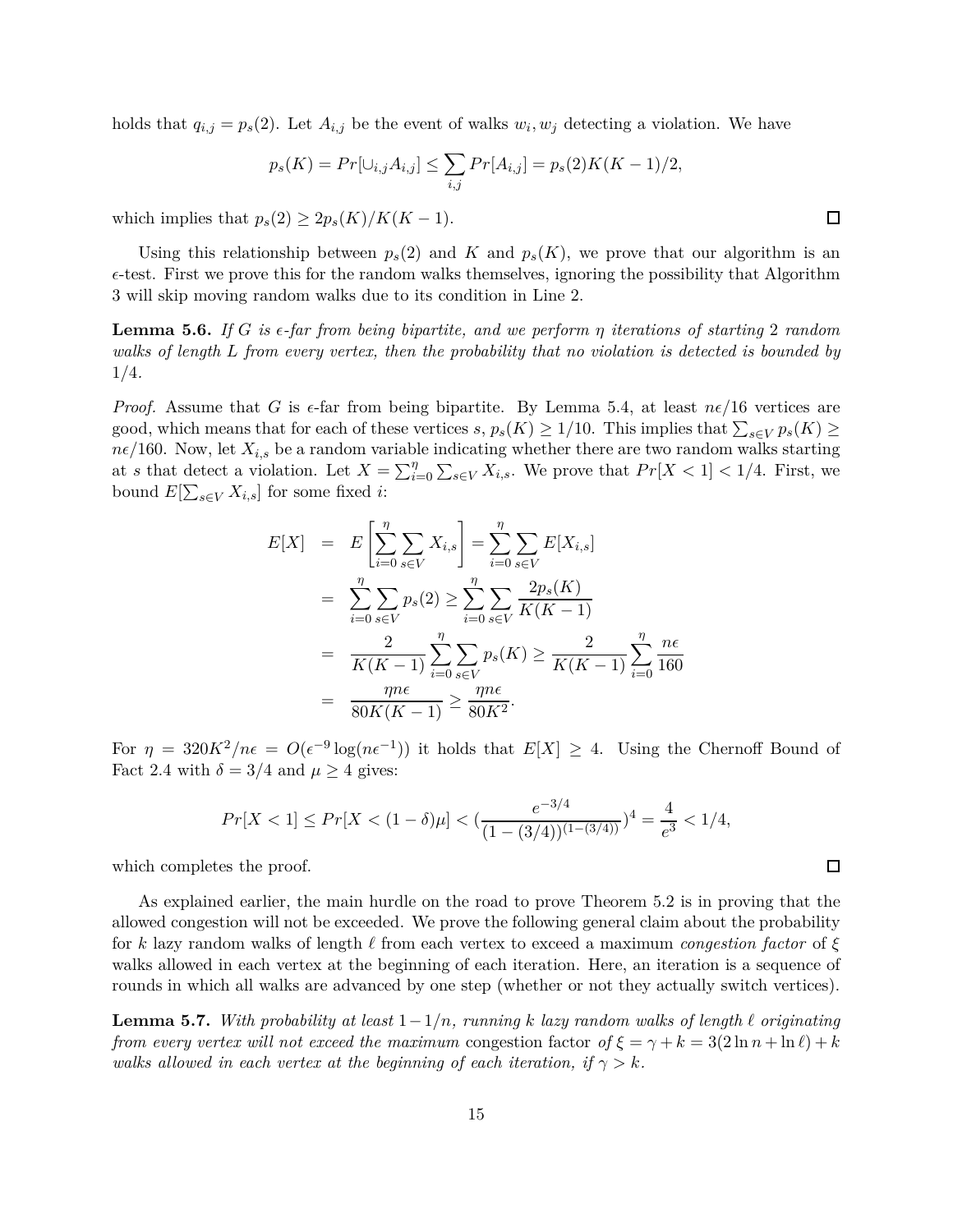We show below that plugging  $k = 2$ ,  $\ell = L$  and  $\gamma = 3(2 \ln n + \ln L)$  in Lemma 5.7, together with Lemma 5.6, gives the correctness of Algorithm 4.

To prove Lemma 5.7, we argue that it is unlikely for any vertex to have more than  $k + \gamma$  walks in any iteration. Given that this is indeed the case in every iteration, the lemma follows by a union bound. We denote by  $X_{v,i}$  the random variable whose value is the number of random walks at vertex *v* at the beginning of the *i*-th iteration. That is, it is equal to the size of the set  $W_v$  in the description of the algorithm.

**Lemma 5.8.** For every vertex  $v \in V$  and every iteration *i* it holds that  $E[X_{v,i}] = k$ .

*Proof.* Let us first define random variables for our walks. Enumerating our *kn* walks (*k* from each of the *n* vertices) arbitrarily, let  $Y_1^r, Y_2^r, \ldots$  denote the sequence corresponding to the *r*'th walk, that is,  $Y_i^r$  is the vertex where the *r*'th walk is stationed at the beginning of the *i*'th iteration. In particular,  $X_{v,i} = |\{r : Y_i^r = v\}|.$ 

Now let us define new random variables  $Z_i^t$  in the following manner: First, we choose uniformly at random a permutation  $\sigma : [rk] \to [rk]$ . Then we set  $Z_i^t = Y_i^{\sigma(t)}$  $i^{o(t)}$  for all  $1 \leq i \leq \ell$  and  $1 \leq t \leq kn$ . The main thing to note is that for any fixed  $t, Z_1^t, Z_2^t, \ldots$  is a random walk (as it is equal to one of the random walks  $Y_1^r, Y_2^r, \ldots$ ). But also, for every *t*,  $Z_1^t$  is uniformly distributed over the vertex set of *G*, because we started with exactly *k* random walks from every vertex. Additionally, since the uniform distribution is stationary for our lazy walks, this means that the unconditional distribution of each  $Z_i^t$  is also uniform.

Now, since *σ* is a permutation, it holds that  $X_{v,i} = |\{r : Y_i^r = v\}| = |\{t : Y_i^{\sigma(t)} = v\}| = |\{t : Y_i^{\sigma(t)} = v\}|$  $Z_i^t = v$ }. The expectation (by linearity of expectation) is thus  $E[X_{v,i}] = \sum_{t=1}^{kn} Pr[Z_i^t = v] = k$ .

We can now prove Lemma 5.7.

*Proof of Lemma 5.7.* We first claim that for every iteration  $i \in [\ell]$  and every vertex  $v \in V$ , with probability at least  $1 - 1/\ell n$  it holds that  $X_{v,i} \leq k + \gamma$ . To show this, first fix some  $v \in V$ . Let  $Z_{j,i}$ be the indicator variable for the event of walk  $w_j$  residing at vertex  $v$  at the beginning of iteration  $i$ , where  $j \in [kn]$ . Then  $X_{v,i} = \sum_{j=1}^{kn} Z_{j,i}$ , and the variables  $Z_{j,i}$ , where  $j \in [kn]$ , are all independent. We use the Chernoff Bound of Fact 2.4 with  $\delta = \gamma/k \ge 1$  and  $\mu = k$  as proven in Lemma 5.8, obtaining:

$$
Pr[X_{v,i} > k + \gamma] = Pr[X_{v,i} > (\gamma/k + 1)k] < e^{-\delta\mu/3} = e^{-\gamma/3} = e^{-(2\ln n + \ln \ell)} = 1/\ell n^2.
$$

Applying the union bound over all vertices  $v \in V$  and all iterations  $i \in [\ell]$ , we obtain that with probability at least  $1 - 1/n$  it holds that  $X_v$ ,  $\leq k + \gamma$  for all v and i. probability at least  $1 - 1/n$  it holds that  $X_{v,i} \leq k + \gamma$  for all *v* and *i*.

**Lemma 5.9.** *If G is bipartite then all vertices output* **accept** *in Algorithm 4. If G is*  $\epsilon$ -*far from being bipartite, then with probability at least* 2*/*3 *there exists a vertex that outputs reject.*

*Proof.* If *G* is bipartite then all vertices output accept in Algorithm 4, because there are no odd cycles and thus no violation detecting walks.

If  $G$  is  $\epsilon$ -far from bipartite, we use Lemma 5.6, in conjunction with Lemma 5.7 with parameters  $k = 2$ ,  $\ell = L$  and  $\gamma = 3(2 \ln n + \ln L)$  as used by Algorithm 4. By a union bound the probability to accept *G* will be bounded by  $1/4 + 1/n < 1/3$  (assuming  $n > 12$ ), providing for the required bound on the rejection probability.  $\Box$ 

Lemma 5.9, with the communication complexity analysis of Algorithm 4, gives Theorem 5.2.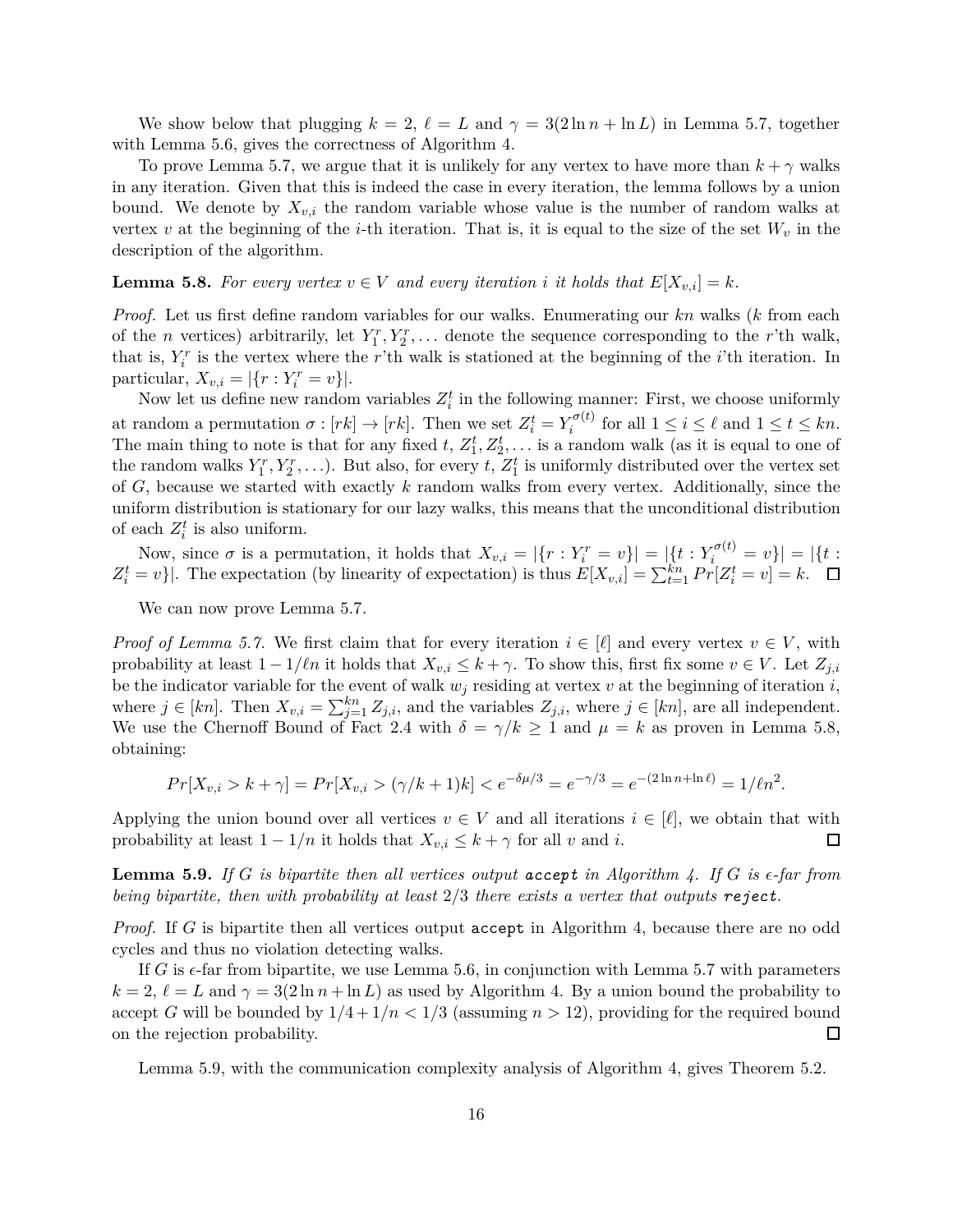# **6 Distributed test for cycle-freeness**

In this section, we give a distributed algorithm to test if a graph *G* with *m* edges is cycle-free or if at least  $\epsilon m$  edges have to be removed to make it so. Intuitively, in order to search for cycles, one can run a breadth-first search (BFS) and have a vertex output reject if two different paths reach it. The downside of this exact solution is that its running time depends on the diameter of the graph. To overcome this, a basic approach would be to run a BFS from each vertex of the graph, but for shorter distances. However, running multiple BFSs simultaneously is expensive, due to the congestion on the edges. Instead, we use a simple prioritization rule that drops BFS constructions with lower priority, which makes sure that one BFS remains alive.<sup>5</sup>

Instead, our technique consists of three parts. First, we make the graph *G* sparser, by removing each of its edges independently with probability  $\epsilon/2$ . We denote the sampled graph by  $G'$  and prove that if *G* is far from being cycle-free then so is  $G'$ , and in particular,  $G'$  contains a cycle.

Then, we run a partial BFS over G' from each vertex, while prioritizing by ids: each vertex keeps only the BFS that originates in the vertex with the largest id and drops the rest of the BFSs. The length of this procedure is according to a threshold  $T = 20 \log n/\epsilon$ . This gives detection of a cycle that is contained in a component of  $G'$  with a low diameter of up to  $T$ , if such a cycle exists, since a surviving BFS covers the component. Such a cycle is also a cycle in *G*. If no such cycle exists in *G*′ , then *G*′ has a some component with diameter larger than *T*. For large components, we take each surviving BFS that reached some vertex *v* at a certain distance *ℓ*, and from *v* we run a new partial BFS in the *original* graph *G*. These BFSs are again prioritized, this time according to the distance *ℓ*. Our main tool here is proving a claim that says that with high probability, if there is a shortest path in  $G'$  of length  $T/2$  between two vertices, then there is a cycle in  $G$  between them of length at most *T*. This allows our BFSs on *G* to find such a cycle.

We start with the following combinatorial lemma that shows the above claim.

**Lemma 6.1.** *Given a graph G, let G*<sup> $\prime$ </sup> *be obtained by deleting each edge in G with probability*  $\epsilon/2$ *,*  $\mathbf{i}$  *independently of other edges. Then, with probability at least*  $1 - 1/n^3$ , every vertex  $v \in G'$  that has *a vertex*  $w ∈ G'$  *at a distance* 10 log  $n/€$ *, has a closed path passing through it in*  $G$ *, that contains a simple cycle, of length at most*  $20 \log n/\epsilon$ .

*Proof.* First, we show that for every pair  $u, v$  of vertices in *G* that are at a distance of  $\ell = 10 \log n/\epsilon$ , one of the shortest paths between *u* and *v* is removed in the graph *G*′ with high probability. For a pair of vertices *u* and *v* at a distance  $\ell$  in *G*, the probability that a shortest path is not removed is  $(1 - \epsilon/2)^{\ell}$ , which is at most  $1/n^5$ . Therefore, by a union bound over all pairs of vertices, with probability at least  $1 - 1/n^3$ , at least one edge is removed from at least one shortest path between every pair of vertices that are at a distance of  $10 \log n/\epsilon$ . Conditioned on this, we prove the lemma.

Now, suppose that *v* and *w* are two vertices in *G'* at a distance of  $10 \log n/\epsilon$ . Let *P'* be this shortest path in *G'*. Suppose *P* is the shortest path between *v* and *w* in *G*. If  $|P| < 10 \log n/\epsilon$ , then this path is no longer present in *G*<sup> $\prime$ </sup> (and thus distinct from *P*<sup> $\prime$ </sup>) and *P* ∪ *P*<sup> $\prime$ </sup> is a closed path in *G*, passing through *v* that has a simple cycle of length at most  $20 \log n/\epsilon$ . If  $|P| = 10 \log n/\epsilon$ , then there are at least two shortest paths between *v* and *w* in *G* of length 10 log  $n/\epsilon$ , the one in *G'* and

<sup>5</sup>A more involved analysis of multiple prioritized BFS executions was used in [25], allowing all BFS executions to fully finish in a short time without too much delay due to congestion. Since we require a much weaker guarantee, we can avoid the strong full-fledged prioritization algorithm of [25] and settle for a simple rule that keeps one BFS tree alive. Also, the multiple BFS construction of [28] does not fit our demands as it may not reach all desired vertices within the required distance, in case there are many vertices that are closer.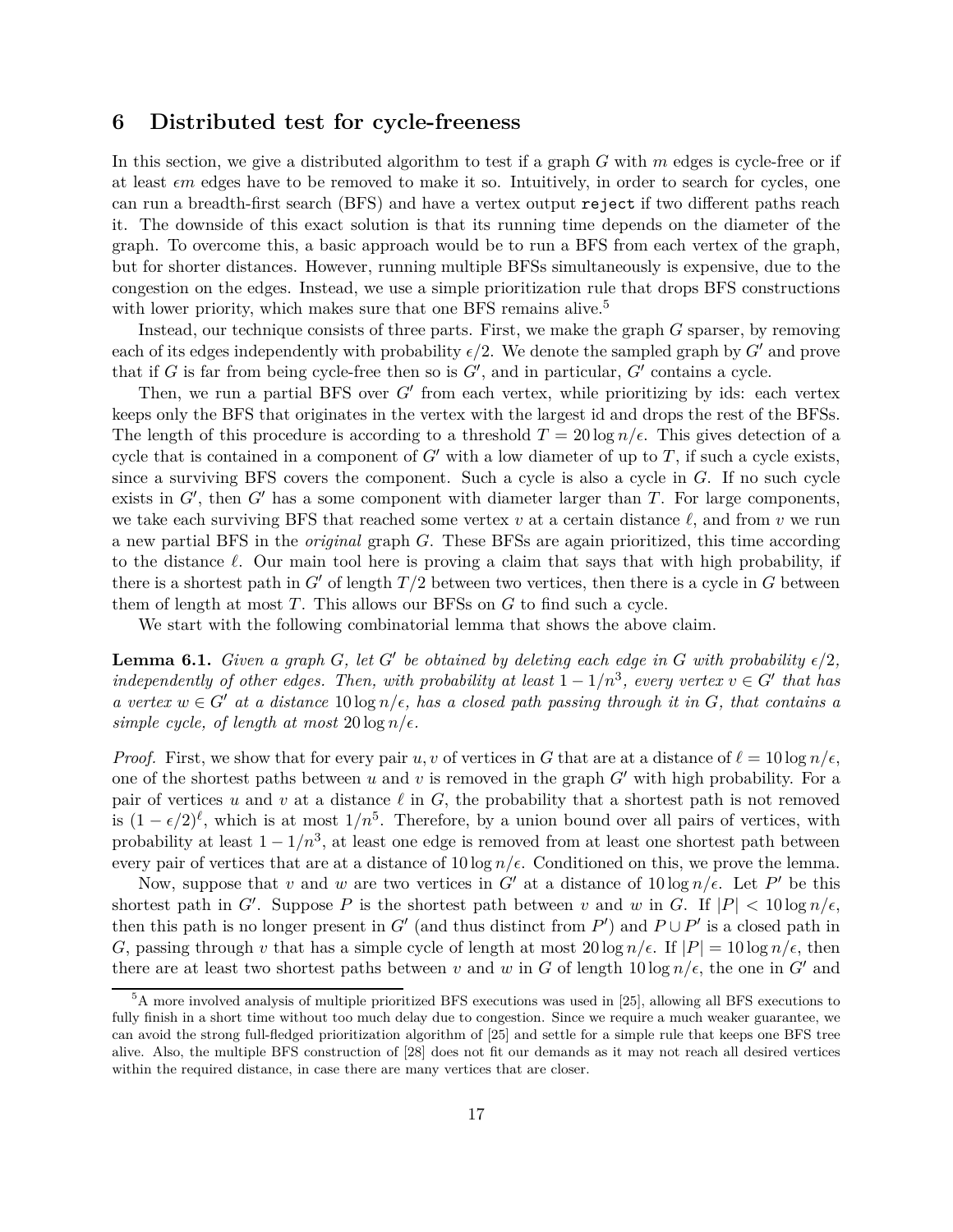one that was removed, which we choose for *P*. Therefore,  $P \cup P'$  is a closed path passing through *v* of length at most  $20 \log n/\epsilon$ , and hence contains a simple cycle of length at most  $20 \log n/\epsilon$  in  $\Box$ it.

Next, we prove that indeed there is a high probability that *G'* contains a cycle if *G* is far from being cycle-free.

**Claim 6.2.** *If G is*  $\epsilon$ -*far from being cycle-free, then with probability at least*  $1 - e^{-\epsilon^2 m/32}$ ,  $G'$  *is*  $\epsilon/4$ -far from being cycle-free.

*Proof.* The graph *G*<sup> $\prime$ </sup> is obtained from *G* by deleting each edge with probability  $\epsilon/2$  independently of other edges. The expected number of edges that are deleted is *ǫm/*2. Therefore, by the Chernoff Bound from Fact 2.4, the probability that at least  $3\epsilon m/4$  edges are deleted is at most  $\exp(-\epsilon^2 m/32)$ , and the claim follows.  $\Box$ 

We now describe a multiple-BFS algorithm that takes as input a length *t* and a priority condition P over vertices, and starts performing a BFS from each vertex of the graph. This is done for *t* steps, in each of which a vertex keeps only the BFS with the highest priority while dropping the rest. Each vertex also maintains a list  $L_v$  of BFSs that have passed through it. The list  $L_v$  is a list of 3-tuples  $(id_u, \ell, id_p)$ , where  $id_u$  is the id of the root of the BFS,  $\ell$  is the depth of  $v$  in this BFS tree and  $\mathrm{id}_p$  is the id of the parent of *v* in the BFS tree. Initially, each vertex *v* sets  $L_v$  to include a BFS starting from itself, and then continues this BFS by sending the tuple  $(id_v, 1, id_v)$  to all its neighbors, where  $\mathrm{id}_v$  is the identifier of the vertex  $v$ . In an intermediate step, each vertex  $v$ may receive a BFS tuple from each of its neighbors. The vertex *v* then adds these BFS tuples to the list  $L_v$  and chooses one among  $L_v$  according to the priority condition  $P$ , proceeding with the respective BFS and discontinuing the rest. Even when a BFS is discontinued, the information that the BFS reached  $v$  is stored in the list  $L_v$ .

Algorithm 5 gives a formal description of the breadth-first search that we use in the testing algorithm for cycle-freeness.

| Algorithm 5: BFS with a priority condition                                                                                  |  |  |
|-----------------------------------------------------------------------------------------------------------------------------|--|--|
| <b>Input:</b> Length L, Priority condition $\mathcal{P}$                                                                    |  |  |
| <b>Variables:</b> $L_v$ list of BFS tuples passing through v                                                                |  |  |
| 1 for each <i>vertex</i> $v$ simultaneously                                                                                 |  |  |
| Initialize $L_v$ to $\{(\mathrm{id}_v, 0, \mathrm{id}_v)\}.$<br>$\boldsymbol{2}$                                            |  |  |
| Send $(id_v, 1, id_v)$ to all neighbors of v.<br>$3^{\circ}$                                                                |  |  |
| 4 perform L times times                                                                                                     |  |  |
| for each <i>vertex</i> $v$ simultaneously<br>$\mathbf{5}$                                                                   |  |  |
| if v receives $(id_{u_1}, \ell_1, id_{p_1}), \ldots, (id_{u_r}, \ell_r, id_{p_r})$ from its neighbors then<br>6             |  |  |
| Add $(id_{u_1}, \ell_1, id_{v_1}), \ldots, (id_{u_r}, \ell_r, id_{v_r})$ to $L_v$ .<br>$\overline{7}$                       |  |  |
| Select $(\mathrm{id}_{u_i}, \ell_j, \mathrm{id}_{p_i})$ from $L_v$ according to $\mathcal P$ over $\mathrm{id}_{u_i}$<br>-8 |  |  |
| Send $(id_{u_i}, \ell_i + 1, id_v)$ to all neighbors of v except $p_i$ .<br>9                                               |  |  |
|                                                                                                                             |  |  |

We now give more informal details of the test for cycle-freeness. By Lemma 6.1, we know that if there is a vertex *v* in *G*<sup> $\prime$ </sup> that has a vertex *w* at a distance of  $T/2 = 10 \log n/\epsilon$ , then there is a closed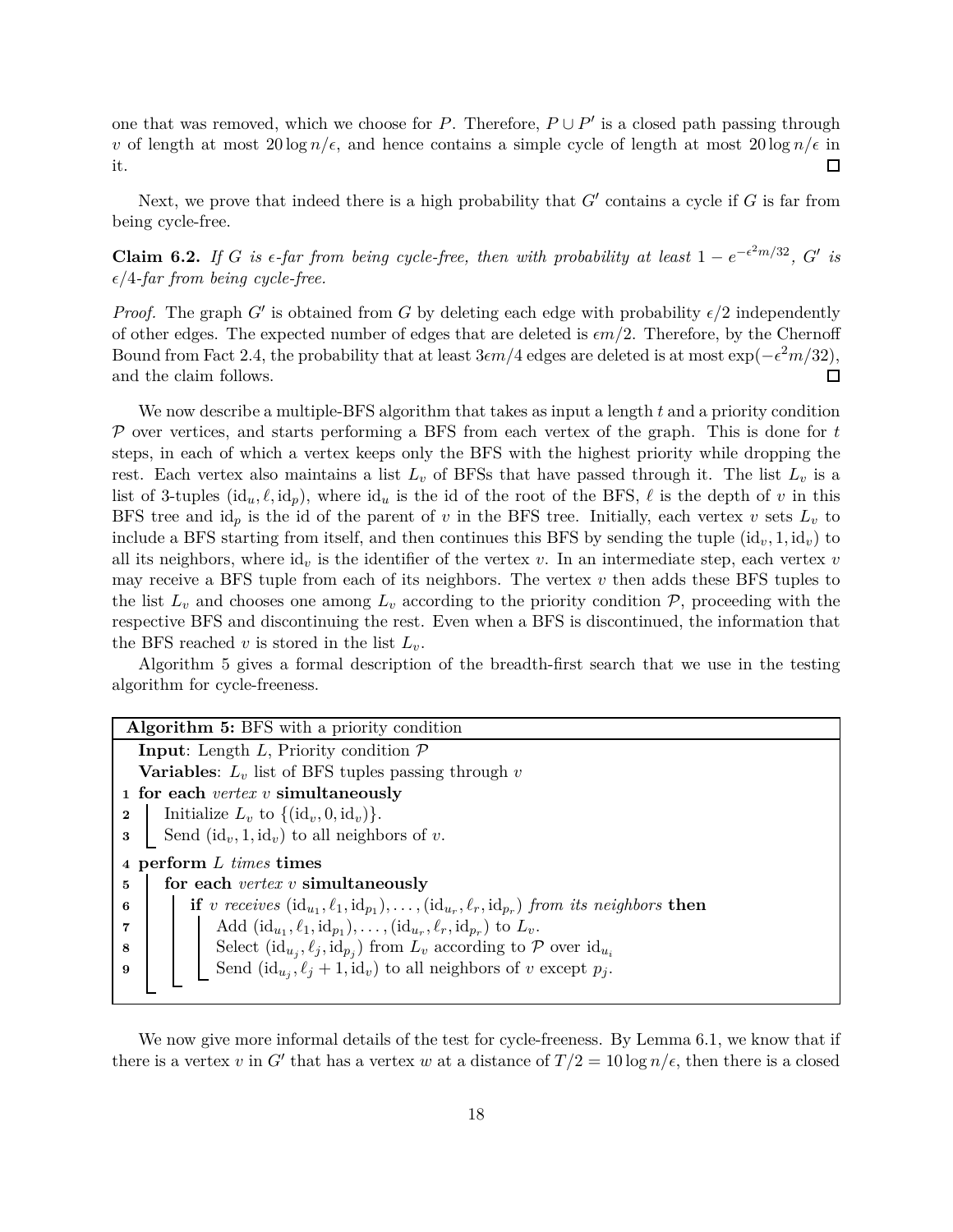path in *G* starting from *v* that contains a cycle of length  $20 \log n/\epsilon$ . In the first part, each vertex gets its name as its vertex id, and performs a BFS on the graph *G*′ in the hope of finding a cycle. The BFS is performed using Algorithm 5, where the priority condition in the intermediate steps is selecting the BFS with the lowest origin id. If the cycle is present in a component of diameter at most  $20 \log n/\epsilon$  in  $G'$ , then it is discovered during this BFS. To check if there is a cycle, one needs to find if there are appropriate tuples  $(\mathrm{id}_u, \ell, \mathrm{id}_p)$  and  $(\mathrm{id}_u, \ell', \mathrm{id}_{p'})$  in  $L_v$ , for some vertex  $v$ .

If no cycle is discovered in this step, then we change the ids of the vertices in the following way: The id of each vertex *v* is now a tuple  $(\ell, v)$  where  $\ell$  is the largest depth at which *v* occurs in a BFS tree among all the breadth-first searches that reached *v*. We perform a BFS in *G* using Algorithm 5, where the priority condition is to pick the BFS whose root has the lexicographically highest id. If there is some vertex with  $\ell \geq 10 \log n/\epsilon$ , then the highest priority vertex is such a vertex, and by Lemma 6.1, the BFS starting from that vertex will detect a cycle in *G*.

Algorithm 6 gives a formal description of the tester for cycle-freeness.

**Algorithm 6:** Cycle-freeness test **Variables:**  $L_v$  list of BFS tuples passing through  $v$ , vertex identifier  $id_v$ # Construct  $G'$  by deleting edges with probability  $\epsilon/2$ . **for each** *vertex v* **simultaneously** For each neighbor  $u < v$ , mark the edge  $e = (u, v) \in G$  with probability  $\epsilon/2$  for deletion. Send each marked edge  $e = (u, v)$  to its corresponding *u*. Set  $\mathrm{id}_v = v$ . **for each** *vertex v* **simultaneously** Delete all edges incident on *v* that have been marked for deletion. # Search for cycles in small diameter components. **use** *Algorithm 5* **to** perform BFS on G' for  $20 \log n/\epsilon$  steps, with the priority condition being choosing the BFS with the lowest root id. **for each** *vertex v* **simultaneously** If  $L_v$  contains two tuples  $(\mathrm{id}_u, \ell, \mathrm{id}_p)$  and  $(\mathrm{id}_u, \ell', \mathrm{id}_{p'})$ , output reject. Set  $\mathrm{id}_v = (\ell_j, v)$  where  $\ell_j$  is the highest among all tuples  $(\mathrm{id}_{u_i}, \ell_i, \mathrm{id}_{p_i})$  in  $L_v$ . **use** *Algorithm 5* **to** perform BFS on *G* for 10 log  $n/\epsilon$  steps, with the priority condition being choosing the BFS with the lexicographically highest root id. **for each** *vertex*  $v \in G$  **simultaneously**<br>**15**  $\left| \text{ If } L_v \text{ contains two tuples } (\text{id}_u, \ell_i, \text{id}_v)) \right|$  If  $L_v$  contains two tuples  $(\mathrm{id}_u, \ell_j, \mathrm{id}_p)$  and  $(\mathrm{id}_u, \ell', \mathrm{id}_{p'}),$  output reject. **for each** *vertex*  $v \in G$  **simultaneously**<br>**17**  $\vert$  **output accept**, if *v* did not output **r** output accept, if *v* did not output reject yet.

We now prove the correctness of the algorithm.

**Theorem 6.3.** *Algorithm 6 is a distributed*  $\epsilon$ -test in the general graph model for the property of *being cycle-free, that requires*  $O(\log n/\epsilon)$  *rounds.* 

*Proof.* Notice that a vertex in Algorithm 6 outputs reject only when it detects a cycle. Therefore, if *G* is cycle-free, then every vertex outputs accept with probability 1.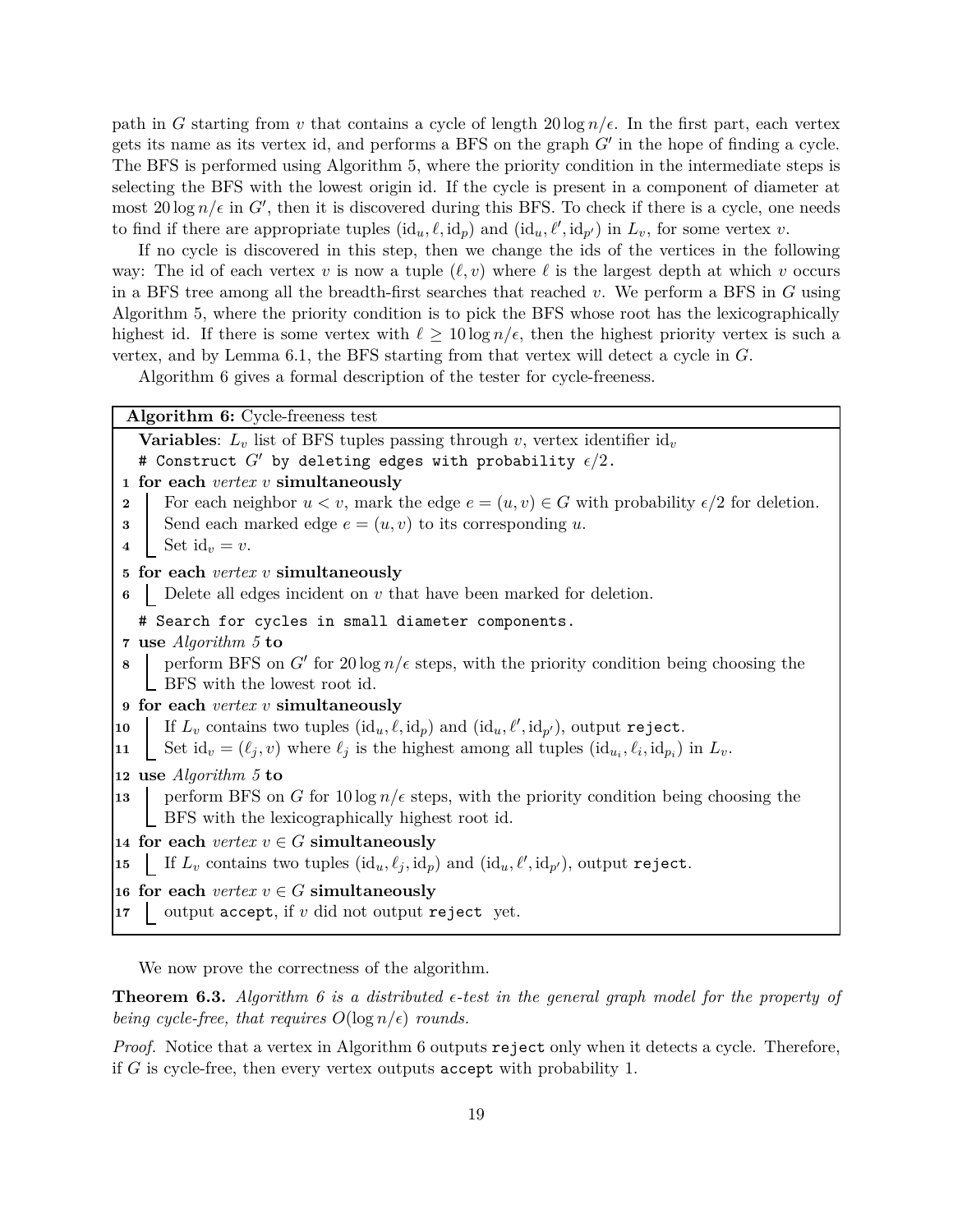Suppose that *G* is  $\epsilon$ -far from being cycle-free. Notice that, with probability at least  $1 - 1/n^3$ , the assertion of Lemma 6.1 holds. Furthermore, from Claim 6.2, we know that  $G'$  is  $\epsilon/4$ -far from being cycle-free, with probability  $1 - e^{-\epsilon^2 m/32}$ , and hence contains at least one cycle. This cycle could be in a component of diameter less than  $20 \log n/\epsilon$  or it could be in a component of diameter at least  $20 \log n / \epsilon$  in G'. We analyse the two cases separately.

Suppose there is a cycle in a component *C* of *G'* of diameter at most  $20 \log n/\epsilon$ . Let *u* be the vertex with the smallest id in *C*. In Algorithm 6, the BFS starting at *u* is always propagated at any intermediate vertex due to the priority condition. Furthermore, since the diameter of *C* is at most  $20 \log n / \epsilon$ , this BFS reaches all vertices of *C*. Hence, this BFS detects the cycle and at least one vertex in *C* outputs reject.

On the other hand, if the cycle is present in a component in *G* of diameter at least  $20 \log n/\epsilon$ , then after Step 11 of the algorithm, each vertex  $v$  gets the length of the longest path from the origin, among all the BFSs that reached  $v$ , as the first component of its id. The vertex  $v$  that gets the lexicographically highest id in the component has a vertex *w* that is at least  $10 \log n/\epsilon$  away in *G*′ , since the radius of the component is at least half the diameter. Therefore, by Lemma 6.1, it is part of a cycle of length at most  $20 \log n/\epsilon$  in *G*. Hence, the vertex with the highest priority in the BFS on *G* is a vertex *u* that has a vertex at a distance of at least  $10 \log n/\epsilon$  in *G'*, and there is a walk through *u* that contain a simple cycle of length at most  $20 \log n/\epsilon$ . At least one vertex on this simple cycle will output reject when Algorithm 6 is run on *G*.

The number of rounds is  $O(\log n/\epsilon)$  since Algorithm 6 performs two breadth-first searches in the graph with this number of rounds.  $\Box$ 

# **7 Lower bounds for testing bipartiteness and cycle-freeness**

In this section, we prove that any distributed algorithm for  $\epsilon$ -testing bipartiteness or cycle-freeness in bounded-degree graphs requires  $\Omega(\log n)$  rounds of communication<sup>6</sup>. We construct boundeddegree graphs that are  $\epsilon$ -far from being bipartite, such that all cycles are of length  $\Omega(\log n)$ . We argue that any distributed algorithm that runs in  $O(\log n)$  rounds does not detect a witness for nonbipartiteness. We also show that the same construction proves that every distributed algorithm for  $\epsilon$ -testing cycle-freeness requires  $\Omega(\log n)$  rounds of communication. Formally, we prove the following theorem.

**Theorem 7.1.** *Any distributed*  $1/100$ *-test for the property of being bipartite requires*  $\Omega(\log n)$  *rounds of communication.*

To prove Theorem 7.1, we show the existence of a graph *G*′ that is far from being bipartite, but all of its cycles are at least of logarithmic length. Since in *T* rounds of a distributed algorithm, the output of every vertex cannot depend on vertices that are at distance greater than *T* from it, no vertex can detect a cycle in *G*′ in less than *O*(log *n*) rounds, which proves Theorem 7.1. To prove the existence of *G*′ we use the probabilistic method with alterations, and prove the following.

**Lemma 7.2.** *Let G be a random graph on n vertices where each edge is present with probability* 1000*/n. Let G*′ *be obtained by removing all edges incident with vertices of degree greater than* 2000*, and one edge from each cycle of length at most* log *n/* log 1000*. Then with probability at least*  $1/2 - e^{-100} - e^{-n}$ , *G'* is  $1/100$ -far from being bipartite.

 ${}^{6}$ Our lower bound applies even to the less restricted LOCAL model of communication, which does not limit the size of the messages.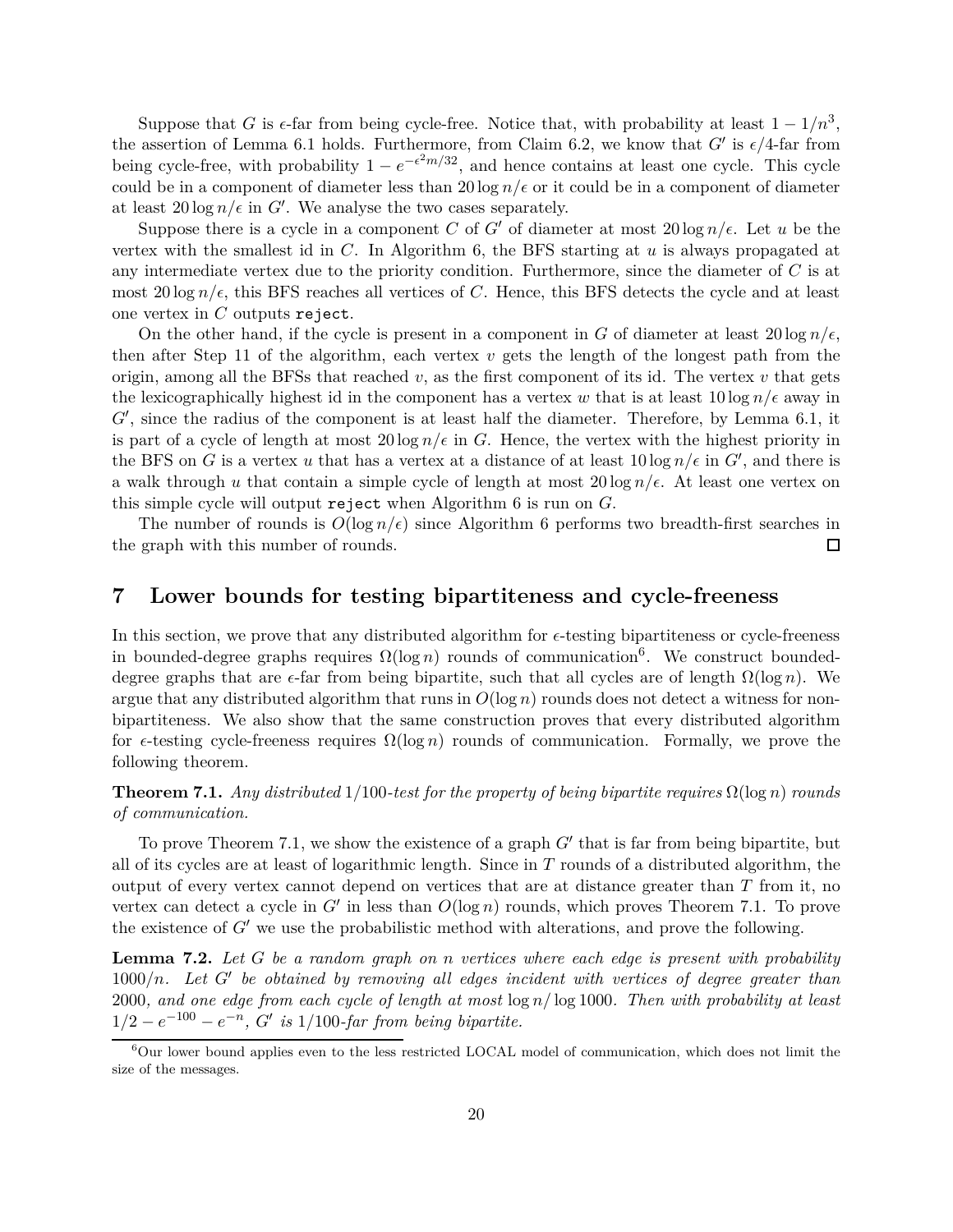Since a graph that is  $\epsilon$ -far from being bipartite is also  $\epsilon$ -far from being cycle-free, we immediately obtain the same lower bound for testing cycle-freeness, as follows.

**Theorem 7.3.** *Any distributed*  $1/100$ *-test for the property of being cycle-free requires*  $\Omega(\log n)$ *rounds of communication.*

The rest of this section is devoted to proving Lemma 7.2. We need to show three properties of *G*<sup>'</sup>: (a) that it is far from being bipartite, (b) that it does not have small cycles, and (c) that its maximum degree is bounded. We begin with the following definition, which is similar in spirit to being far from satisfying a property and which will assist us in our proof.

**Definition 7.4.** *A graph G is k-removed from being bipartite if at least k edges have to be removed from G to make it bipartite.*

Note that a graph *G* with maximum degree *d*, is *ε*-far from being bipartite if it is *εdn*-removed from being bipartite.

Let *G* be a random graph on *n* vertices where for each pair of vertices, an edge is present with probability  $1000/n$ . The expected number of edges in the graph is  $500(n-1)$ . Since the edges are sampled independently with probability 1000*/n*, by the Chernoff Bound from Fact 2.4, with probability at least  $1 - e^{-10n}$  the graph has at least 400*n* edges. We now show that *G* is far from being bipartite, with high probability.

**Lemma 7.5** (far from being bipartite). With probability at least  $1 - e^{-199n}$ , *G* is 20*n*-far from *being bipartite.*

*Proof.* Fix a bipartition  $(L, R)$  of the vertex set of *G* such that  $|L| \geq n/2$ . For each pair of vertices  $u, v \in L$ , let  $X_{u,v}$  be a random variable which is 1 if the edge  $(u, v)$  is present in *G* and 0 otherwise. Its expected value is  $E[X_{u,v}] = 1000/n$ . The random variable  $X = \sum_{u,v \in L} X_{u,v}$  counts the number of edges within *L*. By the linearity of expectation,  $E[X] \geq {n/2 \choose 2}1000/n \geq 30n$ . Since the random variables  $X_{u,v}$  are independent, by the Chernoff Bound from Fact 2.4, we have that Pr[*X <* 20*n*] ≤ exp(−200*n*). Therefore, with probability at least 1−exp(−200*n*), there are at least 20*n* edges within *L*. The total number of such bipartitions of *G* is at most 2*n*−<sup>1</sup> . Taking a union bound over all such bipartitions, the probability that at least one of the bipartitions contains less than 20*n* edges within its *L* side is at most  $\exp(-199n)$ , and the lemma follows.  $\Box$ 

The expected degree of a vertex *v* in *G* is  $1000(1-1/n)$ . Therefore, by the Chernoff Bound from Fact 2.4, the probability that the degree of *v* is greater than 2000 is at most  $\exp(-300(1-1/n))$ . We now show that, with sufficiently high probability, the number of edges that are incident with high degree vertices is small. We can remove all such edges to obtain a bounded-degree graph that is still far from being bipartite.

**Lemma 7.6** (mostly bounded degrees). With probability at least  $1 - e^{-100}$ , there are at most *n edges that are incident with vertices of degree greater than* 2000 *in G.*

*Proof.* For a pair  $u, v$  of vertices, the probability that there is an edge between them and that one of *u* or *v* is of degree greater than 2000 is  $Pr[(u, v) \in E] \cdot Pr[u \text{ or } v \text{ has degree } \geq 2000 | (u, v) \in E].$ This is at most  $(1000/n) \cdot 2 \cdot \exp(-300(1 - 1/n))$ . Therefore, the expected number of edges that are incident with a vertex of degree greater than 2000 is at most 1000*n* · exp(−300(1 − 1*/n*)). By Markov's inequality, the probability that there are at least *n* edges that are incident with vertices of degree greater than 2000 is at most  $1000 \cdot \exp(-300(1 - 1/n))$ . This completes the proof of the lemma. □ lemma.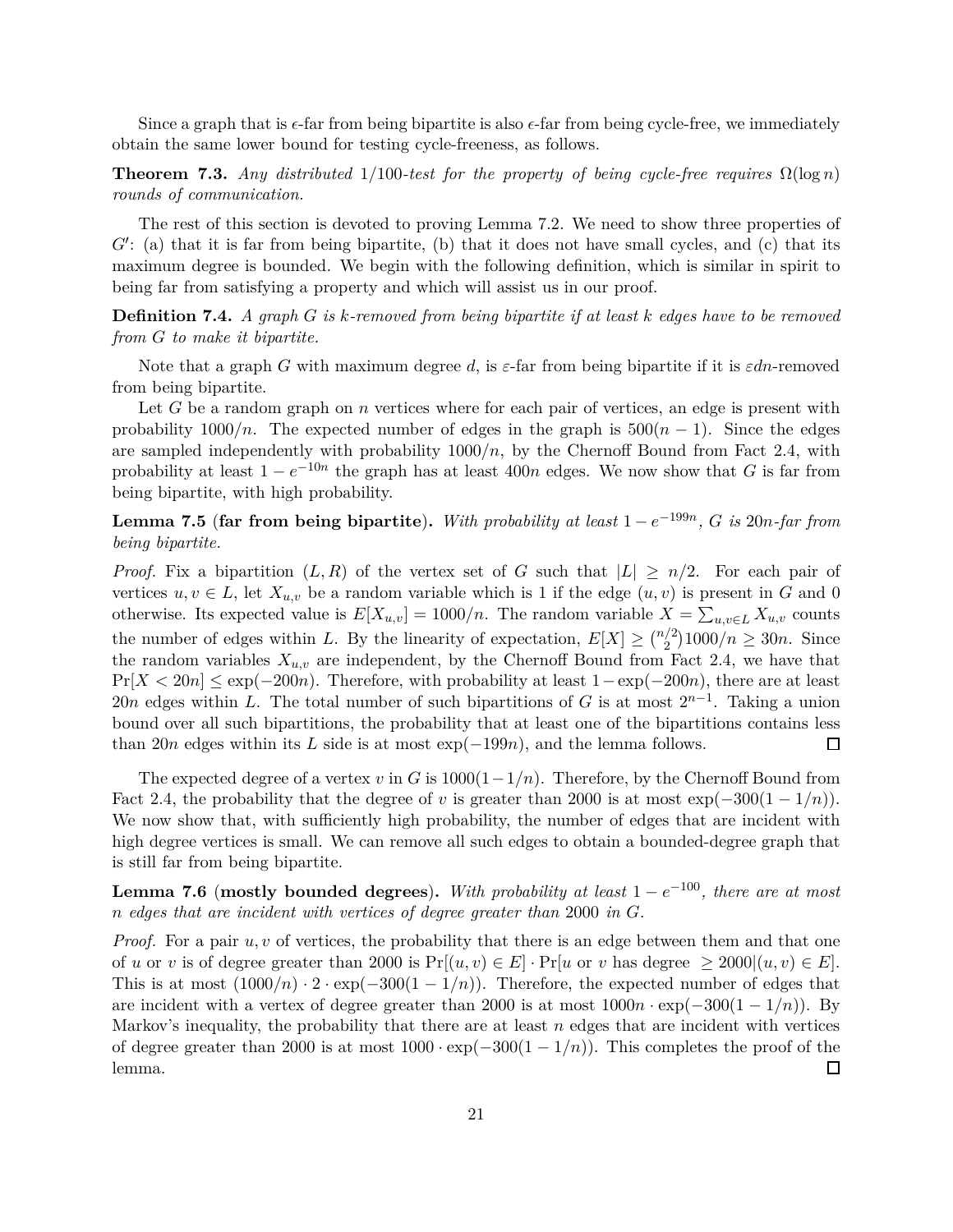We now bound the number of cycles of length at most  $O(\log n)$  in the graph *G*.

**Lemma 7.7** (**few small cycles**)**.** *With probability at least* 1*/*2*, there are at most* 2*n cycles of length at most*  $\log n / \log 1000$  *in G*.

*Proof.* For any *k* fixed vertices, the probability that there is a cycle among the *k* vertices is at most  $k!(1000/n)^k$ . Therefore the expected number of cycles in *G* of length at most *k* is at most 1000<sup>k</sup>. For  $k = \log n / \log 1000$ , this means that the expected number of cycles in *G* of length at most  $\log n / \log 1000$  is *n*. Therefore, with probability at least  $1/2$  there are at most  $2n$  cycles of length at most log *n/* log 1000 in *G*.  $\Box$ 

We are now ready to prove Lemma 7.2, completing our lower bounds. Intuitively, since *G* does not contain many high degree vertices and many small cycles, removing them to obtain *G*′ only changes the distance from being bipartite by a small term.

*Proof.* With probability  $1 - e^{-n}$ , there are at least 400*n* edges in *G* and by Lemma 7.5 *G* is 20*n*removed from being bipartite. By Lemma 7.6, with probability at least  $1-e^{-100}$ , there are at most *n* edges incident with vertices of degree greater than 2000 and by Lemma 7.7 with probability at least  $1/2$  there are at most  $2n$  cycles of length at most  $\log n / \log 1000$ . Hence, with probability at least  $1/2 - e^{-100} - e^{-n}$ , *G*' is a graph with degree at most 2000 that is 17*n*-removed from being bipartite. Therefore, *G*′ is 1*/*100-far from being bipartite.  $\Box$ 

# **8 Discussion**

This paper initiates a thorough study of distributed property testing. It provides an emulation technique for the dense graph model and constructs fast distributed algorithms for testing trianglefreeness, cycle-freeness and bipartiteness. We also present lower bounds for both bipartiteness and triangle freeness.

This work raises many important open questions, the immediate of which is to devise fast distributed testing algorithms for additional problems. One example is testing freeness of other small subgraphs. More ambitious goals are to handle dynamic graphs, and to find more general connections between testability in the sequential model and the distributed model. Finally, there is fertile ground for obtaining additional lower bounds in this setting, in order to fully understand the complexity of distributed property testing.

# **References**

- [1] Noga Alon, Chen Avin, Michal Koucký, Gady Kozma, Zvi Lotker, and Mark R. Tuttle. Many random walks are faster than one. *Combinatorics, Probability & Computing*, 20(4):481–502, 2011.
- [2] Noga Alon, Tali Kaufman, Michael Krivelevich, and Dana Ron. Testing triangle-freeness in general graphs. *SIAM J. Discrete Math.*, 22(2):786–819, 2008.
- [3] Noga Alon and Michael Krivelevich. Testing k-colorability. *SIAM J. Discrete Math.*, 15(2):211– 227, 2002.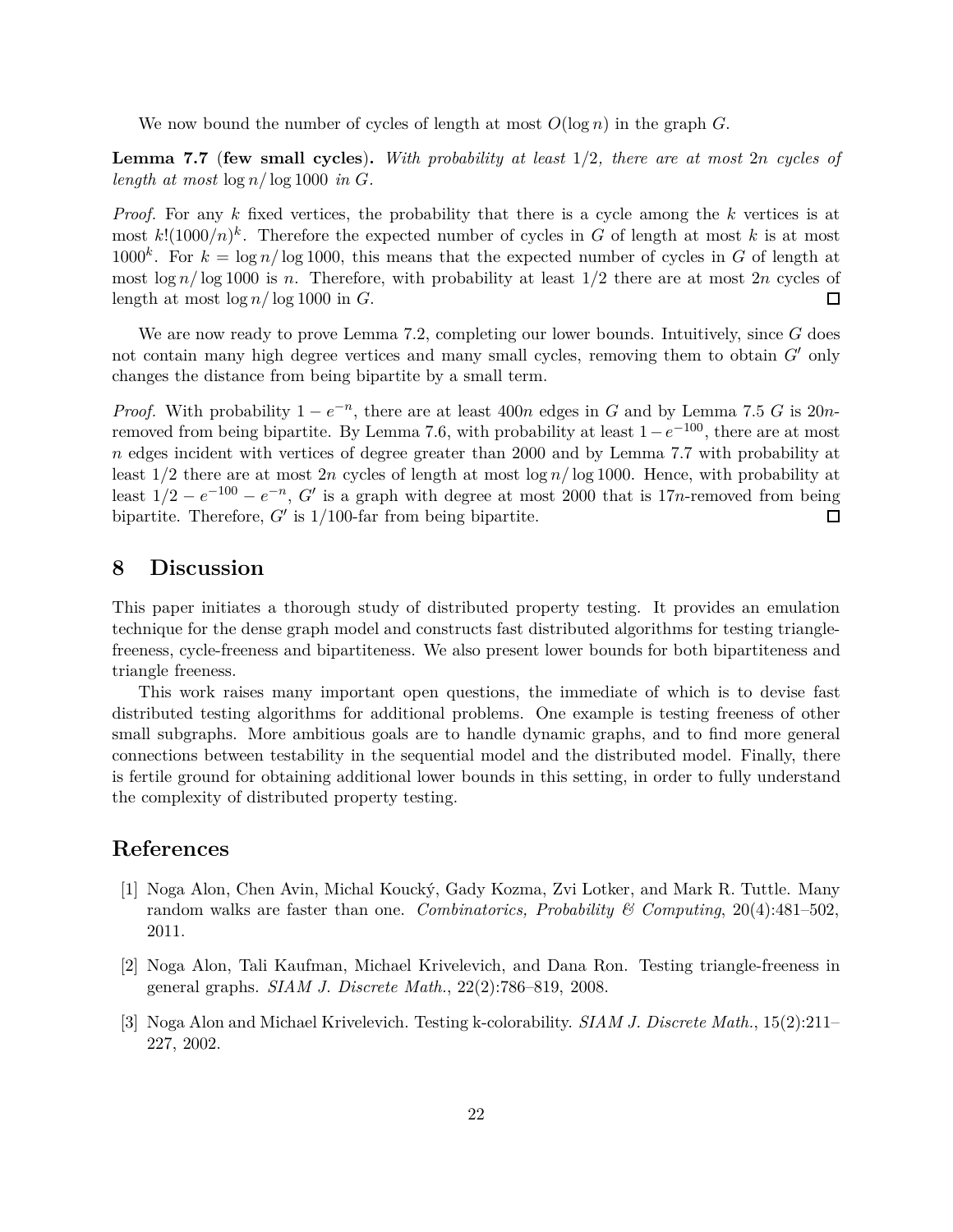- [4] Noga Alon and Asaf Shapira. A characterization of the (natural) graph properties testable with one-sided error. *SIAM J. Comput.*, 37(6):1703–1727, 2008.
- [5] Heger Arfaoui, Pierre Fraigniaud, David Ilcinkas, and Fabien Mathieu. Distributedly testing cycle-freeness. In *Graph-Theoretic Concepts in Computer Science - 40th International Workshop, WG 2014, Nouan-le-Fuzelier, France, June 25-27, 2014. Revised Selected Papers*, pages 15–28, 2014.
- [6] Mor Baruch, Pierre Fraigniaud, and Boaz Patt-Shamir. Randomized proof-labeling schemes. In *Proceedings of the 2015 ACM Symposium on Principles of Distributed Computing, PODC 2015, Donostia-San Sebastián, Spain, July 21 - 23, 2015*, pages 315–324, 2015.
- [7] Manuel Blum, Michael Luby, and Ronitt Rubinfeld. Self-testing/correcting with applications to numerical problems. *J. Comput. Syst. Sci.*, 47(3):549–595, 1993.
- [8] Zvika Brakerski and Boaz Patt-Shamir. Distributed discovery of large near-cliques. *Distributed Computing*, 24(2):79–89, 2011.
- [9] Keren Censor-Hillel, Petteri Kaski, Janne H. Korhonen, Christoph Lenzen, Ami Paz, and Jukka Suomela. Algebraic methods in the congested clique. In *Proceedings of the 2015 ACM Symposium on Principles of Distributed Computing, PODC 2015, Donostia-San Sebastián, Spain, July 21 - 23, 2015*, pages 143–152, 2015.
- [10] Maria Chudnovsky, Neil Robertson, Paul Seymour, and Robin Thomas. The strong perfect graph theorem. *ANNALS OF MATHEMATICS*, 164:51–229, 2006.
- [11] Danny Dolev, Christoph Lenzen, and Shir Peled. "tri, tri again": Finding triangles and small subgraphs in a distributed setting - (extended abstract). In *Distributed Computing - 26th International Symposium, DISC 2012, Salvador, Brazil, October 16-18, 2012. Proceedings*, pages 195–209, 2012.
- [12] Andrew Drucker, Fabian Kuhn, and Rotem Oshman. The communication complexity of distributed task allocation. In *ACM Symposium on Principles of Distributed Computing, PODC '12, Funchal, Madeira, Portugal, July 16-18, 2012*, pages 67–76, 2012.
- [13] Paul Erdös. Graph theory and probability. *canad. J. Math*, 11:34G38, 1959.
- [14] Eldar Fischer. The art of uninformed decisions: A primer to property testing. *Current Trends in Theoretical Computer Science: The Challenge of the New Century*, I:229–264, 2004.
- [15] Klaus-Tycho Foerster, Thomas Luedi, Jochen Seidel, and Roger Wattenhofer. Local checkability, no strings attached. In *Proceedings of the 17th International Conference on Distributed Computing and Networking, ICDCN 2016, Singapore, January 4-7, 2016.*, 2016.
- [16] Jacob Fox. A new proof of the graph removal lemma. *CoRR*, abs/1006.1300, 2010.
- [17] Mohsen Ghaffari, Fabian Kuhn, and Hsin-Hao Su. Manuscript. 2016.
- [18] Oded Goldreich, Shafi Goldwasser, and Dana Ron. Property testing and its connection to learning and approximation. *J. ACM*, 45(4):653–750, 1998.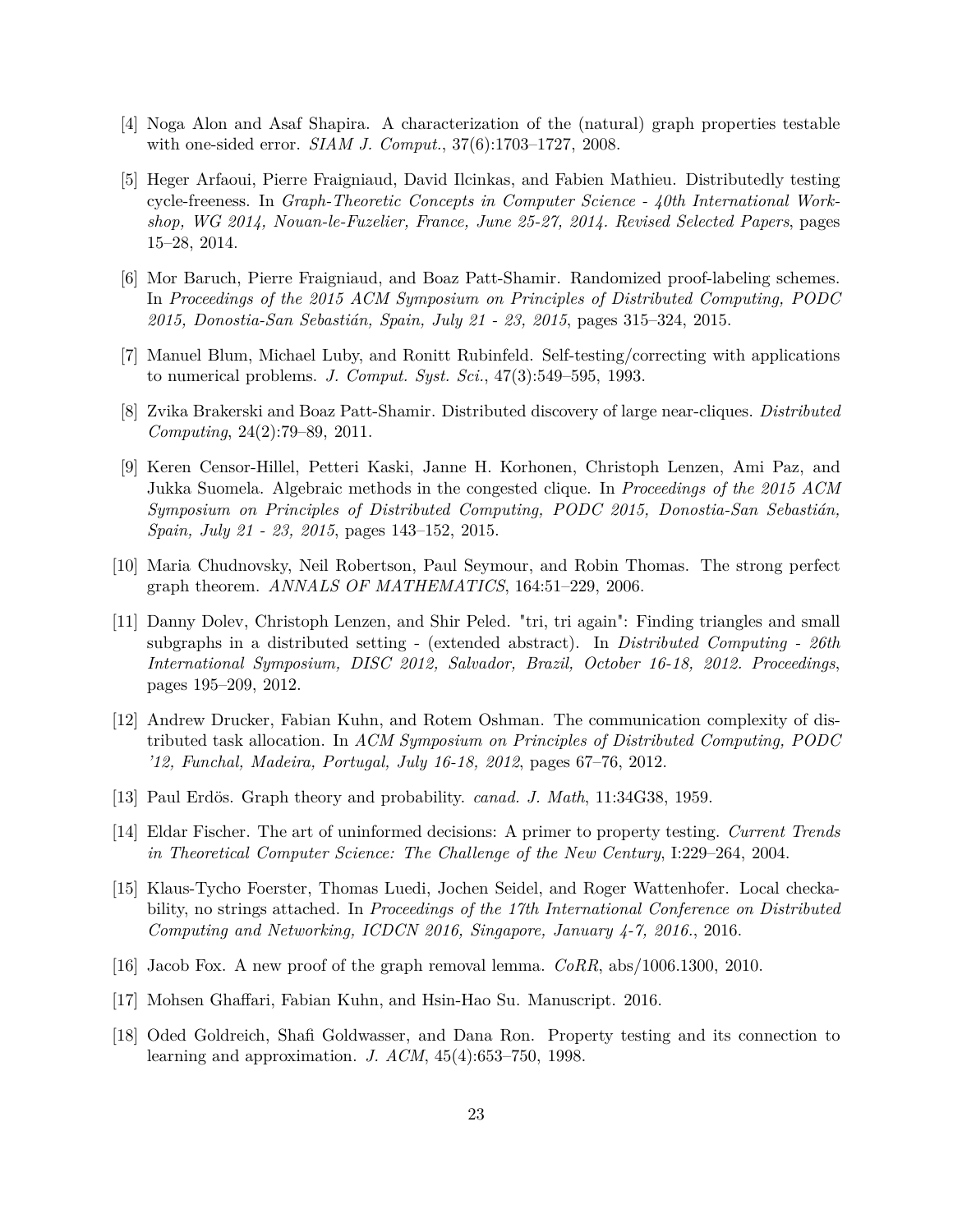- [19] Oded Goldreich and Dana Ron. A sublinear bipartiteness tester for bounded degree graphs. *Combinatorica*, 19(3):335–373, 1999.
- [20] Oded Goldreich and Dana Ron. Property testing in bounded degree graphs. *Algorithmica*, 32(2):302–343, 2002.
- [21] Oded Goldreich and Dana Ron. Algorithmic aspects of property testing in the dense graphs model. In *Property Testing - Current Research and Surveys [outgrow of a workshop at the Institute for Computer Science (ITCS) at Tsinghua University, January 2010]*, pages 295– 305, 2010.
- [22] Oded Goldreich and Luca Trevisan. Three theorems regarding testing graph properties. *Random Struct. Algorithms*, 23(1):23–57, 2003.
- [23] Mika Göös, Juho Hirvonen, Reut Levi, Moti Medina, and Jukka Suomela. Non-local probes do not help with graph problems. *CoRR*, abs/1512.05411, 2015.
- [24] Juho Hirvonen, Joel Rybicki, Stefan Schmid, and Jukka Suomela. Large cuts with local algorithms on triangle-free graphs. *CoRR*, abs/1402.2543, 2014.
- [25] Stephan Holzer and Roger Wattenhofer. Optimal distributed all pairs shortest paths and applications. In *Proceedings of the 2012 ACM Symposium on Principles of Distributed Computing*, PODC '12, pages 355–364, New York, NY, USA, 2012. ACM.
- [26] Jarkko Kari, Martín Matamala, Ivan Rapaport, and Ville Salo. Solving the induced subgraph problem in the randomized multiparty simultaneous messages model. In *Structural Information and Communication Complexity - 22nd International Colloquium, SIROCCO 2015, Montserrat, Spain, July 14-16, 2015, Post-Proceedings*, pages 370–384, 2015.
- [27] Amos Korman, Shay Kutten, and David Peleg. Proof labeling schemes. *Distributed Computing*, 22(4):215–233, 2010.
- [28] Christoph Lenzen and David Peleg. Efficient distributed source detection with limited bandwidth. In *ACM Symposium on Principles of Distributed Computing, PODC '13, Montreal, QC, Canada, July 22-24, 2013*, pages 375–382, 2013.
- [29] Michael Mitzenmacher and Eli Upfal. *Probability and computing randomized algorithms and probabilistic analysis*. Cambridge University Press, 2005.
- [30] Michal Parnas and Dana Ron. Approximating the minimum vertex cover in sublinear time and a connection to distributed algorithms. *Theor. Comput. Sci.*, 381(1-3):183–196, 2007.
- [31] David Peleg. *Distributed Computing: A Locality-Sensitive Approach*. Society for Industrial and Applied Mathematics, 2000.
- [32] Seth Pettie and Hsin-Hao Su. Distributed coloring algorithms for triangle-free graphs. *Inf. Comput.*, 243:263–280, 2015.
- [33] Dana Ron. Property testing: A learning theory perspective. *Foundations and Trends in Machine Learning*, 1(3):307–402, 2008.